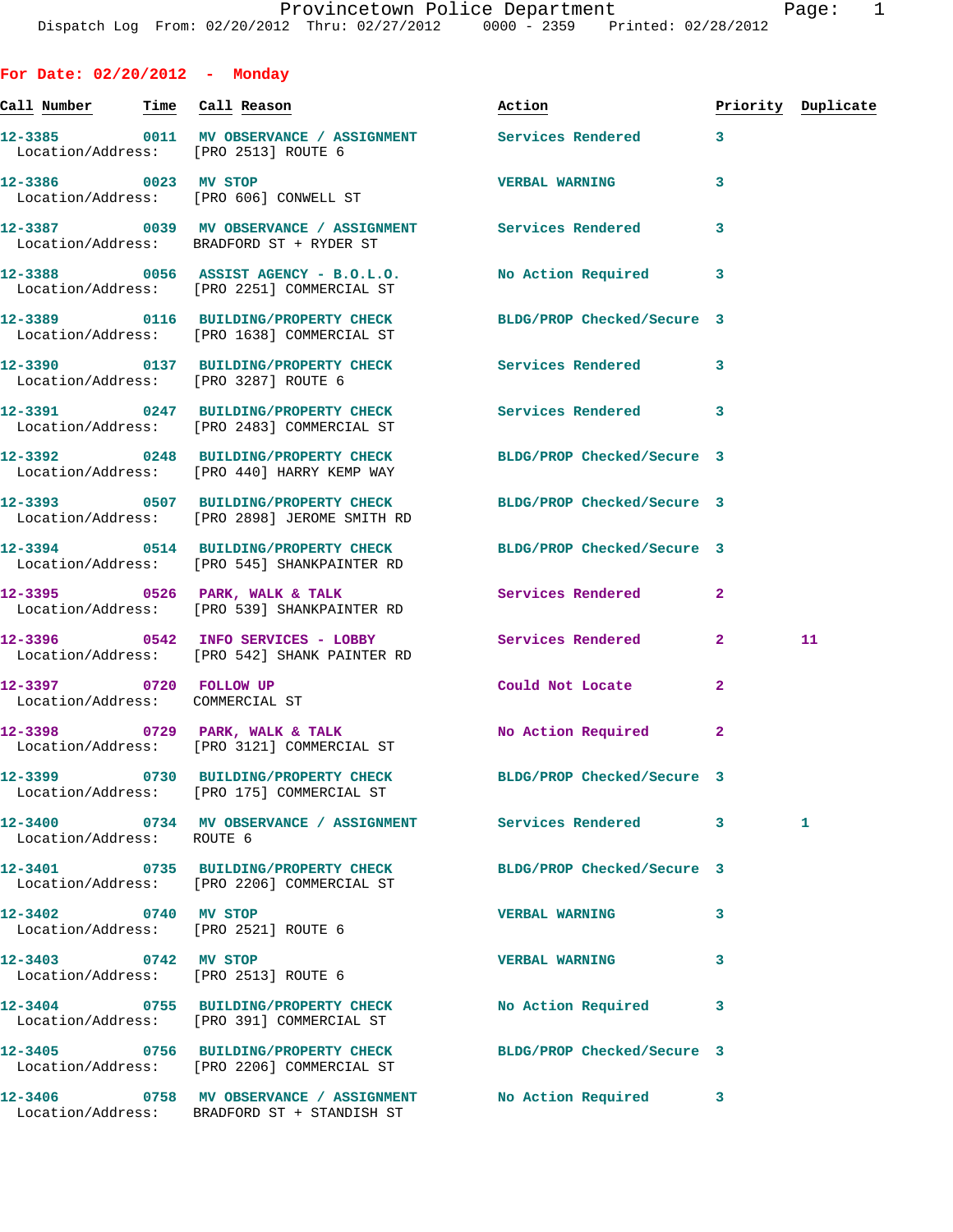|                                                              | Provincetown Police Department<br>Dispatch Log From: 02/20/2012 Thru: 02/27/2012 0000 - 2359 Printed: 02/28/2012 |                           | Page: 2      |
|--------------------------------------------------------------|------------------------------------------------------------------------------------------------------------------|---------------------------|--------------|
|                                                              | 12-3407 0759 MV STOP<br>Location/Address: [PRO 2519] ROUTE 6                                                     | <b>VERBAL WARNING</b> 3   |              |
|                                                              | 12-3408 0804 BUILDING/PROPERTY CHECK BLDG/PROP Checked/Secure 3<br>Location/Address: [PRO 564] BAYBERRY          |                           |              |
| Location/Address: RACE POINT RD                              | 12-3409 0812 MV OBSERVANCE / ASSIGNMENT Services Rendered 3                                                      |                           |              |
| 12-3410 0816 MV STOP                                         | Location/Address: RACE POINT RD                                                                                  | <b>VERBAL WARNING</b> 3   |              |
| Location/Address: [PRO 3703] ROUTE 6                         | 12-3412 0819 FALSE ALARM                                                                                         | False Alarm               | $\mathbf{1}$ |
| 12-3411 0821 MV STOP                                         | Location/Address: [PRO 3296] SHANK PAINTER RD                                                                    | <b>VERBAL WARNING 3</b>   |              |
| 12-3413 0824 MV STOP<br>Location/Address: RACE POINT RD      |                                                                                                                  | Citation/Warning Issued 3 |              |
|                                                              | 12-3414 0826 BUILDING/PROPERTY CHECK No Action Required 3<br>Location/Address: [PRO 444] HIGH POLE               |                           |              |
|                                                              | 12-3415 0836 MV STOP VERBAL WARNING<br>Location/Address: SHANK PAINTER RD + SANDY HILL LN                        |                           |              |
|                                                              | 12-3416 0840 RADIO TECH                                                                                          | Services Rendered 3       |              |
| Location/Address: HARRY KEMP WAY                             | 12-3417 0903 MV OBSERVANCE / ASSIGNMENT No Action Required 3                                                     |                           |              |
|                                                              | 12-3418 0904 BUILDING/PROPERTY CHECK Services Rendered 3<br>Location/Address: [PRO 519] RACE POINT RD            |                           |              |
|                                                              | 12-3420 0904 PARK, WALK & TALK NO Action Required 2<br>Location/Address: [PRO 2845] COMMERCIAL ST                |                           |              |
| 12-3419 0921 MV STOP                                         | Location/Address: [PRO 2518] ROUTE 6                                                                             | Citation/Warning Issued 3 |              |
| Location/Address: ROUTE 6                                    | 12-3421 1038 MV OBSERVANCE / ASSIGNMENTROUT Services Rendered                                                    |                           | $\mathbf{3}$ |
| 12-3422 1042 MV STOP                                         | Location/Address: [PRO 2513] ROUTE 6                                                                             | No Action Required 3      |              |
| 12-3423 1048 MV STOP<br>Location/Address: [PRO 2513] ROUTE 6 |                                                                                                                  | Citation/Warning Issued 3 |              |
| 12-3424 1107 MV STOP                                         | Location/Address: [PRO 2490] PROVINCELANDS RD                                                                    | VERBAL WARNING 3          |              |
| Location/Address: [PRO 2539] RYDER ST                        | 12-3425 1111 BUILDING/PROPERTY CHECK No Action Required 3                                                        |                           |              |
|                                                              | 12-3426 1125 BUILDING/PROPERTY CHECK BLDG/PROP Checked/Secure 3<br>Location/Address: [PRO 2977] COMMERCIAL ST    |                           |              |
|                                                              | 12-3427 1143 BUILDING/PROPERTY CHECK BLDG/PROP Checked/Secure 3<br>Location/Address: [PRO 3163] WINTHROP ST      |                           |              |
|                                                              | 12-3428 1145 BUILDING/PROPERTY CHECK No Action Required 3<br>Location/Address: [PRO 106] COMMERCIAL ST           |                           |              |
| Location/Address: WEST VINE ST                               | 12-3429 1145 MV OBSERVANCE / ASSIGNMENT No Action Required                                                       |                           | 3            |
| Location/Address: HARRY KEMP WAY                             | 12-3430 1221 MV OBSERVANCE / ASSIGNMENT Citation/Warning Issued 3                                                |                           |              |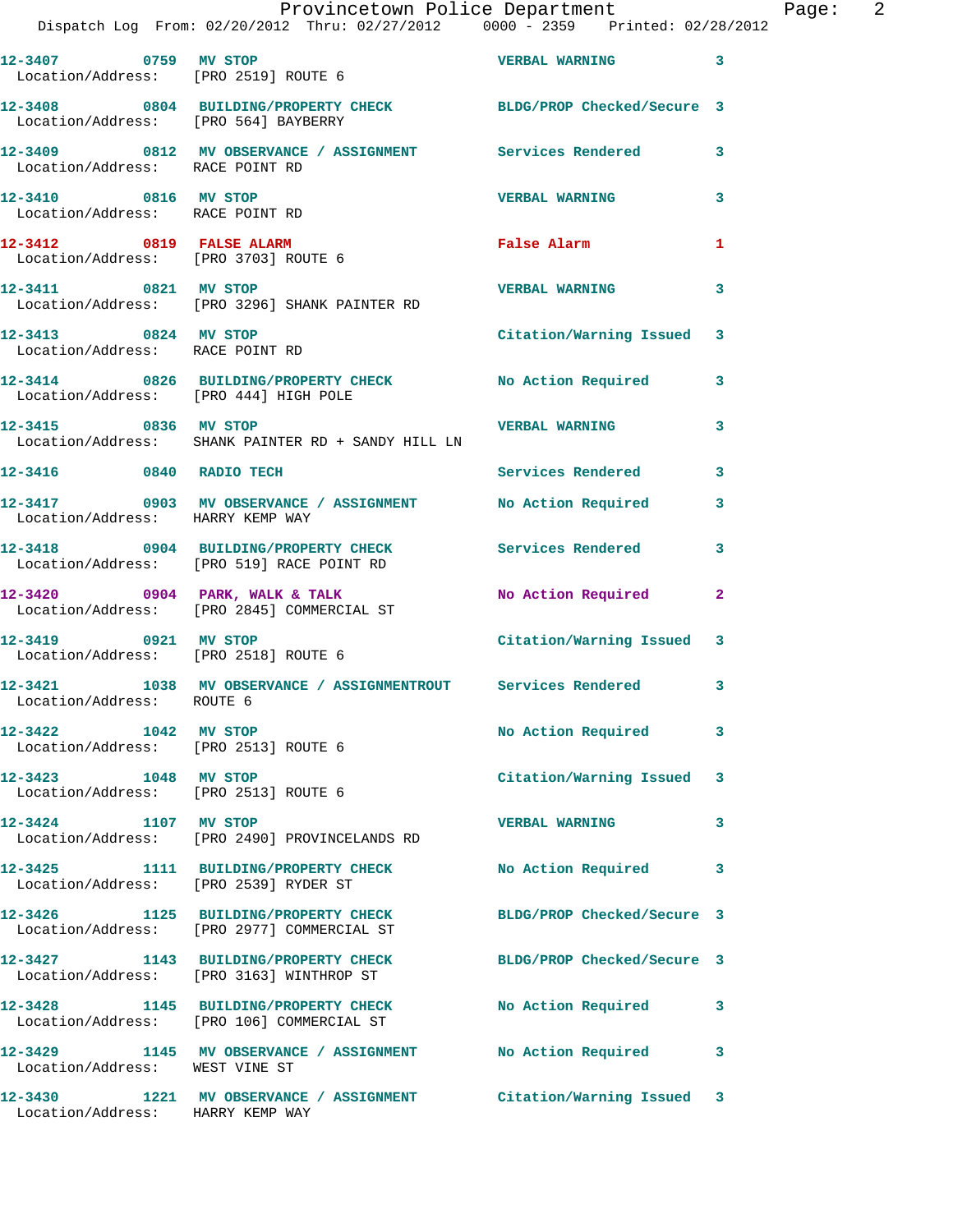## Provincetown Police Department Fage: 3

| Location/Address: ROUTE 6                                      | 12-3431 1235 MV OBSERVANCE / ASSIGNMENT Services Rendered                                              |                            | 3              |
|----------------------------------------------------------------|--------------------------------------------------------------------------------------------------------|----------------------------|----------------|
| 12-3432 1235 MV STOP                                           | Location/Address: [PRO 606] CONWELL ST                                                                 | <b>VERBAL WARNING</b>      | 3              |
| 12-3433 1243 MV STOP                                           | Location/Address: [PRO 395] COMMERCIAL ST                                                              | Citation/Warning Issued 3  |                |
| Location/Address: [PRO 16] BRADFORD ST                         | 12-3434 1254 BUILDING/PROPERTY CHECK                                                                   | <b>No Action Required</b>  | 3              |
| Location/Address: [PRO 2543] MACMILLAN                         | 12-3435 1256 BUILDING/PROPERTY CHECK                                                                   | No Action Required         | 3              |
|                                                                | 12-3436 1318 MV OBSERVANCE / ASSIGNMENT<br>Location/Address: RYDER ST + BRADFORD ST                    | No Action Required         | 3              |
| Location/Address: ROUTE 6 + SNAIL RD                           | 12-3437 1321 MV OBSERVANCE / ASSIGNMENT                                                                | No Action Required         | 3              |
| 12-3438 1345 MV STOP<br>Location/Address: WINSLOW ST           |                                                                                                        | <b>VERBAL WARNING</b>      | 3              |
|                                                                | 12-3439 1403 PARK, WALK & TALK<br>Location/Address: COMMERCIAL ST + STANDISH ST                        | No Action Required         | $\mathbf{2}$   |
|                                                                | $12-3440$ 1412 PARK, WALK & TALK<br>Location/Address: [PRO 2647] SHANK PAINTER RD                      | No Action Required         | $\mathbf{2}$   |
|                                                                | 12-3441 1413 BUILDING/PROPERTY CHECK<br>Location/Address: [PRO 3030] TIN PAN ALLEY RD                  | No Action Required         | 3              |
| 12-3442 1417 BAR CHECK                                         | Location/Address: [PRO 399] COMMERCIAL ST                                                              | No Action Required         | $\overline{2}$ |
| 12-3443 1445 ALARM - FIRE<br>Location/Address: SHANKPAINTER RD |                                                                                                        | <b>False Alarm</b>         | 1              |
| Location/Address: [PRO 564] BAYBERRY                           | 12-3445 1534 BUILDING/PROPERTY CHECK                                                                   | BLDG/PROP Checked/Secure 3 |                |
| Location/Address: [PRO 571] ALDEN ST                           | 12-3446 1635 BUILDING/PROPERTY CHECK BLDG/PROP Checked/Secure 3                                        |                            |                |
| 12-3447 1753 MV STOP                                           | Location/Address: BRADFORD ST + FRANKLIN ST                                                            | <b>VERBAL WARNING</b>      | 3              |
|                                                                | 12-3448 1804 BUILDING/PROPERTY CHECK<br>Location/Address: [PRO 2540] RACE POINT RD                     | BLDG/PROP Checked/Secure 3 |                |
|                                                                | 12-3449 1826 BUILDING/PROPERTY CHECK<br>Location/Address: [PRO 2977] COMMERCIAL ST                     | BLDG/PROP Checked/Secure 3 |                |
|                                                                | 12-3450 1832 MV STOP<br>Location/Address: [PRO 2207] SHANK PAINTER RD                                  | <b>VERBAL WARNING</b>      | 3              |
| 12-3451 1839 MV STOP                                           | Location/Address: [PRO 3296] SHANK PAINTER RD                                                          | <b>VERBAL WARNING</b>      | 3              |
| 12-3452 1846 MV STOP<br>Location/Address: BRADFORD ST          |                                                                                                        | <b>VERBAL WARNING</b>      | 3              |
| Location/Address: [PRO 444] HIGH POLE                          | 12-3453 1851 BUILDING/PROPERTY CHECK                                                                   | BLDG/PROP Checked/Secure 3 |                |
|                                                                | 12-3454 1851 MV OBSERVANCE / ASSIGNMENT No Action Required<br>Location/Address: RYDER ST + BRADFORD ST |                            | 3              |
|                                                                | 12-3455 1908 BUILDING/PROPERTY CHECK<br>Location/Address: [PRO 3317] CEMETERY RD                       | BLDG/PROP Checked/Secure 3 |                |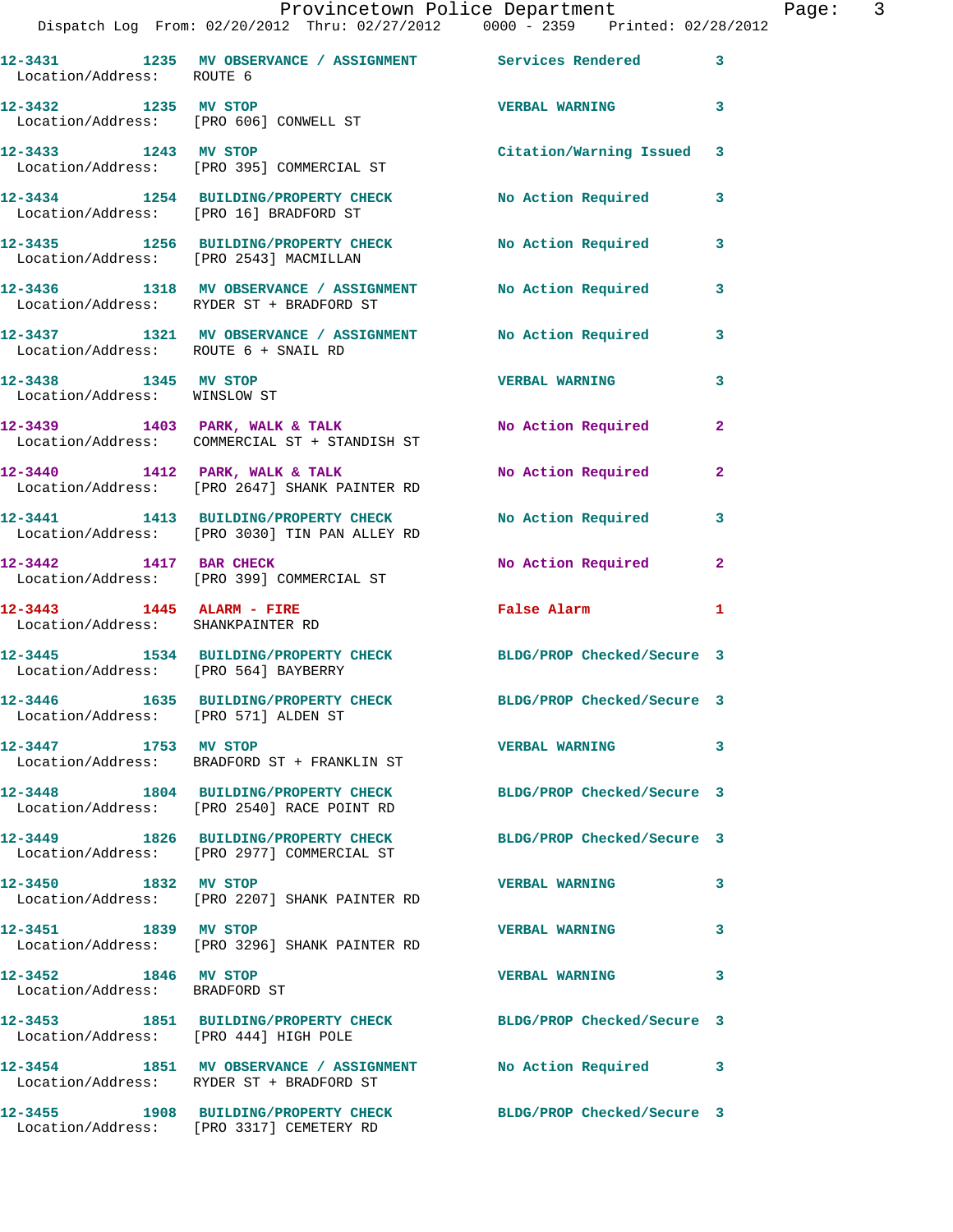|                                                                     | 12-3456 1920 BUILDING/PROPERTY CHECK<br>Location/Address: [PRO 2206] COMMERCIAL ST                           | BLDG/PROP Checked/Secure 3 |              |
|---------------------------------------------------------------------|--------------------------------------------------------------------------------------------------------------|----------------------------|--------------|
|                                                                     | 12-3457 1953 BUILDING/PROPERTY CHECK<br>Location/Address: [PRO 519] RACE POINT RD                            | BLDG/PROP Checked/Secure 3 |              |
|                                                                     | 12-3458 2026 BUILDING/PROPERTY CHECK<br>Location/Address: [PRO 2898] JEROME SMITH RD                         | BLDG/PROP Checked/Secure 3 |              |
|                                                                     | 12-3459 2028 BUILDING/PROPERTY CHECK<br>Location/Address: [PRO 539] SHANKPAINTER RD                          | BLDG/PROP Checked/Secure 3 |              |
|                                                                     | $12-3460$ 2029 PARK, WALK & TALK<br>Location/Address: [PRO 539] SHANKPAINTER RD                              | No Action Required         | $\mathbf{2}$ |
|                                                                     | 12-3461 2039 BUILDING/PROPERTY CHECK BLDG/PROP Checked/Secure 3<br>Location/Address: [PRO 306] COMMERCIAL ST |                            |              |
| Location/Address: [PRO 3287] ROUTE 6                                | 12-3462 2136 BUILDING/PROPERTY CHECK                                                                         | BLDG/PROP Checked/Secure 3 |              |
| Location/Address: [PRO 16] BRADFORD ST                              | 12-3463 2157 BUILDING/PROPERTY CHECK                                                                         | BLDG/PROP Checked/Secure 3 |              |
| Location/Address: [PRO 2543] MACMILLAN                              | 12-3464 2304 BUILDING/PROPERTY CHECK                                                                         | BLDG/PROP Checked/Secure 3 |              |
|                                                                     | 12-3465 2305 BUILDING/PROPERTY CHECK<br>Location/Address: [PRO 175] COMMERCIAL ST                            | BLDG/PROP Checked/Secure 3 |              |
| Location/Address: ROUTE 6 + SNAIL RD                                | 12-3466 2311 MV OBSERVANCE / ASSIGNMENT                                                                      | No Action Required         | 3            |
| Location/Address: [PRO 564] BAYBERRY                                | 12-3467 2312 BUILDING/PROPERTY CHECK                                                                         | Services Rendered          | 3            |
| 12-3468 2319 MV STOP                                                | Location/Address: [PRO 2483] COMMERCIAL ST                                                                   | <b>VERBAL WARNING</b>      | 3            |
|                                                                     | 12-3469 2320 BUILDING/PROPERTY CHECK<br>Location/Address: [PRO 530] SHANKPAINTER RD                          | BLDG/PROP Checked/Secure 3 |              |
| 12-3470 2324 MV STOP<br>Location/Address: ROUTE 6                   |                                                                                                              | Citation/Warning Issued 3  |              |
| Location/Address: [PRO 2518] ROUTE 6                                | 12-3471 2329 MV OBSERVANCE / ASSIGNMENT                                                                      | No Action Required         | 3            |
| 12-3472 2331 MV STOP                                                | Location/Address: PRINCE ST + BRADFORD ST                                                                    | <b>VERBAL WARNING</b>      | 3            |
|                                                                     | 12-3473 2334 MV OBSERVANCE / ASSIGNMENT No Action Required<br>Location/Address: RYDER ST + BRADFORD ST       |                            | 3            |
| 12-3474 2354 BAR CHECK                                              | Location/Address: [PRO 399] COMMERCIAL ST                                                                    | No Action Required         | $\mathbf{2}$ |
| $12-3475$ 2357 PARK, WALK & TALK<br>Location/Address: COMMERCIAL ST |                                                                                                              | No Action Required         | $\mathbf{2}$ |
| 12-3476 2358 BAR CHECK                                              | Location/Address: [PRO 3443] COMMERCIAL ST                                                                   | <b>No Action Required</b>  | $\mathbf{2}$ |
| For Date: $02/21/2012$ - Tuesday                                    |                                                                                                              |                            |              |
|                                                                     |                                                                                                              | Services Rendered 3        |              |

**12-3478 0001 BUILDING/PROPERTY CHECK BLDG/PROP Checked/Secure 3** 

Location/Address: [PRO 488] MAYFLOWER ST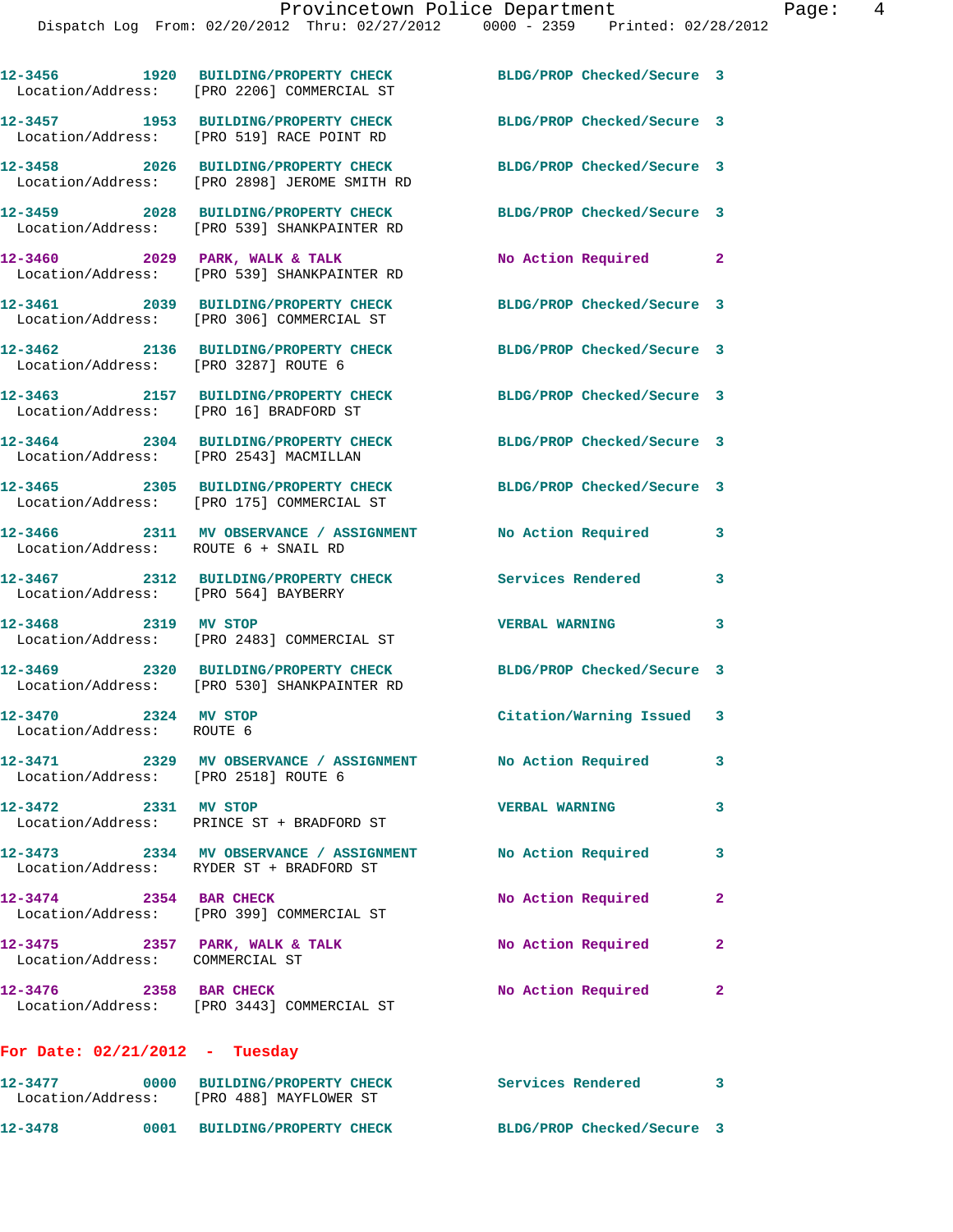|                      |                                                                                                                | Provincetown Police Department<br>Dispatch Log From: 02/20/2012 Thru: 02/27/2012 0000 - 2359 Printed: 02/28/2012 | Page: 5 |
|----------------------|----------------------------------------------------------------------------------------------------------------|------------------------------------------------------------------------------------------------------------------|---------|
|                      |                                                                                                                |                                                                                                                  |         |
|                      | Location/Address: [PRO 512] PRINCE ST                                                                          |                                                                                                                  |         |
|                      | 12-3479 0005 MV OBSERVANCE / ASSIGNMENT No Action Required 3<br>Location/Address: ROUTE 6 + HOWLAND ST         |                                                                                                                  |         |
|                      | 12-3480 0013 BUILDING/PROPERTY CHECK BLDG/PROP Checked/Secure 3<br>Location/Address: [PRO 16] BRADFORD ST      |                                                                                                                  |         |
|                      | 12-3481 0015 BUILDING/PROPERTY CHECK BLD/PROP CHECKED UNSECUR 3<br>Location/Address: [PRO 306] COMMERCIAL ST   |                                                                                                                  |         |
|                      | 12-3482 0036 BUILDING/PROPERTY CHECK BLDG/PROP Checked/Secure 3<br>Location/Address: [PRO 526] RYDER ST        |                                                                                                                  |         |
|                      | 12-3483 0059 MV OBSERVANCE / ASSIGNMENT Services Rendered 3<br>Location/Address: [PRO 2577] BRADFORD ST        |                                                                                                                  |         |
|                      | 12-3484 0109 BUILDING/PROPERTY CHECK Services Rendered 3<br>Location/Address: [PRO 3259] MACMILLAN             |                                                                                                                  |         |
|                      | 12-3485 0143 BUILDING/PROPERTY CHECK BLDG/PROP Checked/Secure 3<br>Location/Address: [PRO 1638] COMMERCIAL ST  |                                                                                                                  |         |
|                      | 12-3486 0147 MV OBSERVANCE / ASSIGNMENT Services Rendered 3<br>Location/Address: BRADFORD ST + STANDISH ST     |                                                                                                                  |         |
|                      | 12-3487 0158 BUILDING/PROPERTY CHECK Services Rendered 3<br>Location/Address: [PRO 444] HIGH POLE              |                                                                                                                  |         |
|                      | 12-3488 0212 BUILDING/PROPERTY CHECK<br>Location/Address: [PRO 3256] COMMERCIAL ST                             | BLDG/PROP Checked/Secure 3                                                                                       |         |
|                      | 12-3489 0302 BUILDING/PROPERTY CHECK BLDG/PROP Checked/Secure 3<br>Location/Address: [PRO 3287] ROUTE 6        |                                                                                                                  |         |
|                      | 12-3490 0306 BUILDING/PROPERTY CHECK Services Rendered 3<br>Location/Address: [PRO 182] COMMERCIAL ST          |                                                                                                                  |         |
|                      | 12-3491 0412 BUILDING/PROPERTY CHECK BLDG/PROP Checked/Secure 3<br>Location/Address: [PRO 545] SHANKPAINTER RD |                                                                                                                  |         |
| 12-3492              | 0414 BUILDING/PROPERTY CHECK<br>Location/Address: [PRO 2898] JEROME SMITH RD                                   | BLDG/PROP Checked/Secure 3                                                                                       |         |
|                      | 12-3493 0514 MV OBSERVANCE / ASSIGNMENT Services Rendered<br>Location/Address: ROUTE 6 + SHANKPAINTER RD       | 3                                                                                                                |         |
|                      | 12-3494 0514 BUILDING/PROPERTY CHECK Services Rendered<br>Location/Address: [PRO 440] HARRY KEMP WAY           | $\mathbf{3}$                                                                                                     |         |
|                      | 12-3495 0522 MV OBSERVANCE / ASSIGNMENT Services Rendered 3<br>Location/Address: ROUTE 6 + HOWLAND ST          |                                                                                                                  |         |
|                      | 12-3496 0522 BUILDING/PROPERTY CHECK BLDG/PROP Checked/Secure 3<br>Location/Address: [PRO 2500] COMMERCIAL ST  |                                                                                                                  |         |
|                      | 12-3497 0547 MEDICAL EMERGENCY<br>Location/Address: [PRO 943] HARRY KEMP WAY                                   | Transported to Hospital 1                                                                                        |         |
|                      | 12-3498 0621 SPEED DOLLY ASSIGNMENT<br>Location/Address: [PRO 2577] BRADFORD ST                                | No Action Required 3                                                                                             |         |
|                      | Location/Address: [PRO 542] SHANK PAINTER RD                                                                   | 12-3499 0643 LOBBY TRAFFIC 2/21/12 Services Rendered 2                                                           | 22      |
|                      | 12-3500 0724 MV OBSERVANCE / ASSIGNMENT Services Rendered<br>Location/Address: [PRO 3440] ROUTE 6              | $\overline{\mathbf{3}}$                                                                                          |         |
| 12-3501 0730 MV STOP |                                                                                                                | VERBAL WARNING 3                                                                                                 |         |

Location/Address: [PRO 3440] ROUTE 6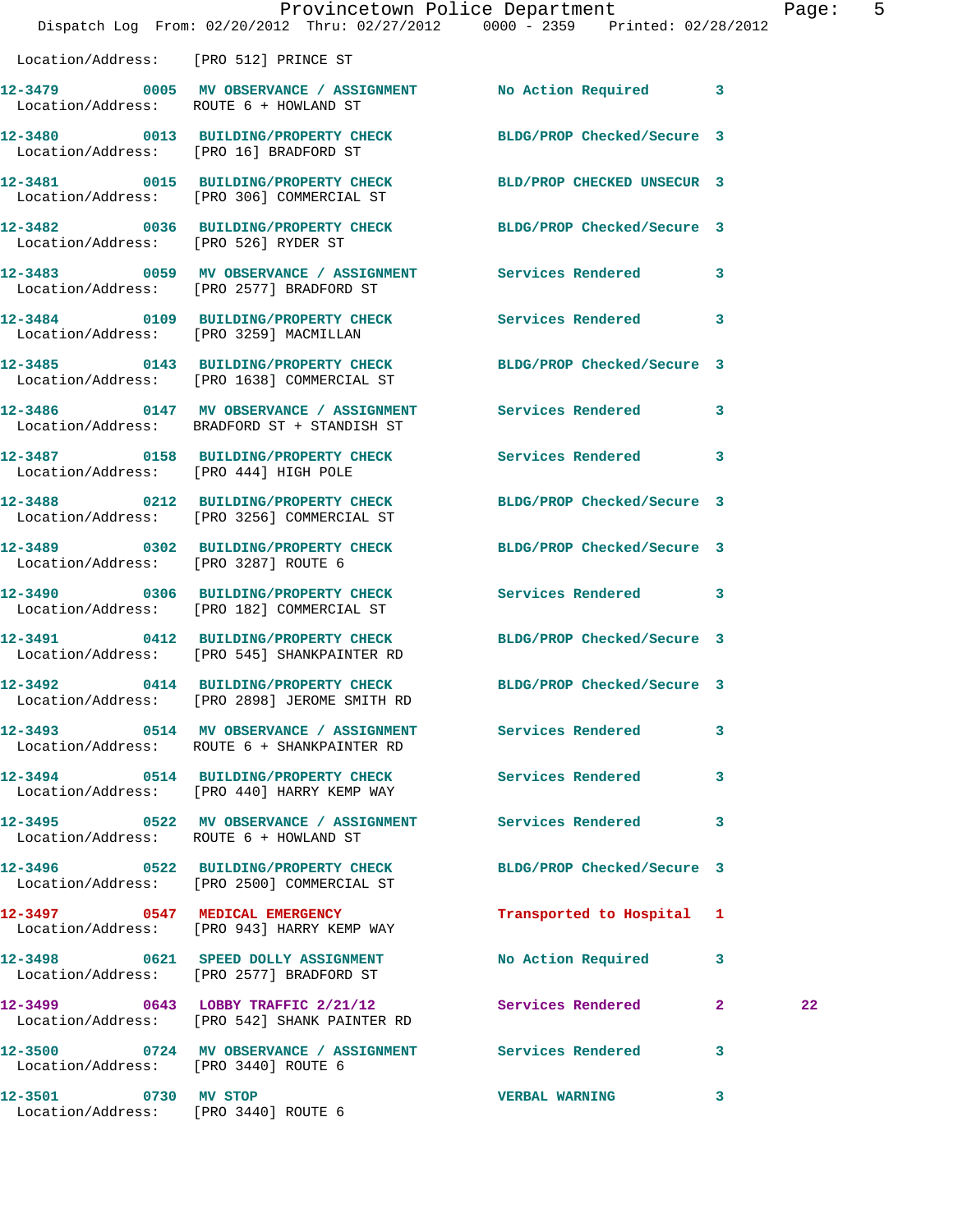|                                                             | Dispatch Log From: 02/20/2012 Thru: 02/27/2012 0000 - 2359 Printed: 02/28/2012                                | Provincetown Police Department | Page: 6      |
|-------------------------------------------------------------|---------------------------------------------------------------------------------------------------------------|--------------------------------|--------------|
|                                                             | 12-3502 0744 GENERAL INFO Services Rendered 3                                                                 |                                |              |
|                                                             | 12-3503 0747 BUILDING/PROPERTY CHECK No Action Required 3<br>Location/Address: [PRO 3121] COMMERCIAL ST       |                                |              |
| 12-3504 0800 MV STOP<br>Location/Address: [PRO 521] ROUTE 6 |                                                                                                               | <b>VERBAL WARNING</b>          | 3            |
|                                                             | 12-3505 0802 MV OBSERVANCE / ASSIGNMENT Services Rendered 3<br>Location/Address: SHANK PAINTER RD + ROUTE 6   |                                |              |
|                                                             | 12-3506 0803 BUILDING/PROPERTY CHECK BLDG/PROP Checked/Secure 3<br>Location/Address: [PRO 3259] MACMILLAN     |                                |              |
|                                                             | 12-3507 0803 BUILDING/PROPERTY CHECK BLDG/PROP Checked/Secure 3<br>Location/Address: [PRO 3317] CEMETERY RD   |                                |              |
|                                                             | 12-3509 0816 MV COMPLAINT<br>Location/Address: [PRO 3456] RYDER ST EXT                                        | Citation/Warning Issued 2      |              |
|                                                             | 12-3508 0818 BUILDING/PROPERTY CHECK BLDG/PROP Checked/Secure 3<br>Location/Address: [PRO 2206] COMMERCIAL ST |                                |              |
|                                                             | 12-3510 0821 FOUND LIC. PLATE<br>Location/Address: [PRO 542] SHANK PAINTER RD                                 | Services Rendered 3            |              |
|                                                             | 12-3511 0828 FUNERAL ESCORT<br>Location/Address: [PRO 1645] HARRY KEMP WAY                                    | Services Rendered              | $\mathbf{3}$ |
|                                                             | 12-3512 0913 ASSIST AGENCY / MUTUAL AID No Action Required 3<br>Location/Address: [PRO 2490] PROVINCELANDS RD |                                |              |
| 12-3513 0928 MV STOP<br>Location/Address: BROWNE ST         |                                                                                                               | <b>VERBAL WARNING</b>          | 3            |
| 12-3514 0931 911 GENERAL                                    | Location/Address: [PRO 542] SHANK PAINTER RD                                                                  | Services Rendered 1            |              |
|                                                             | 12-3515 0932 BUILDING/PROPERTY CHECK<br>Location/Address: [PRO 2898] JEROME SMITH RD                          | No Action Required             | $\mathbf{3}$ |
|                                                             | 12-3519 0932 BUILDING/PROPERTY CHECK No Action Required 3<br>Location/Address: [PRO 2206] COMMERCIAL ST       |                                |              |
| Location/Address: HOWLAND ST                                | 12-3527 0932 MV OBSERVANCE / ASSIGNMENT Services Rendered 3                                                   |                                |              |
|                                                             | 12-3516 0934 BUILDING/PROPERTY CHECK BLDG/PROP Checked/Secure 3<br>Location/Address: [PRO 3287] ROUTE 6       |                                |              |
| Location/Address: SHANKPAINTER RD                           | 12-3517 0938 MV OBSERVANCE / ASSIGNMENT Services Rendered 3                                                   |                                |              |
| 12-3518 0943 MV STOP                                        | Location/Address: [PRO 530] SHANK PAINTER RD                                                                  | Citation/Warning Issued 3      |              |
|                                                             | 12-3520 1001 BUILDING/PROPERTY CHECK BLDG/PROP Checked/Secure 3<br>Location/Address: [PRO 3318] CEMETERY RD   |                                |              |
|                                                             | 12-3521 1004 ASSIST AGENCY / MUTUAL AID Services Rendered 3<br>Location/Address: [PRO 542] SHANK PAINTER RD   |                                |              |
|                                                             | 12-3522 1014 BUILDING/PROPERTY CHECK BLDG/PROP Checked/Secure 3<br>Location/Address: [PRO 2500] COMMERCIAL ST |                                |              |
|                                                             | 12-3524 1031 PARK, WALK & TALK Services Rendered 2<br>Location/Address: [PRO 105] COMMERCIAL ST               |                                |              |
|                                                             | 12-3525 1051 PARK, WALK & TALK<br>Location/Address: [PRO 3118] COMMERCIAL ST                                  | Services Rendered              | $\mathbf{2}$ |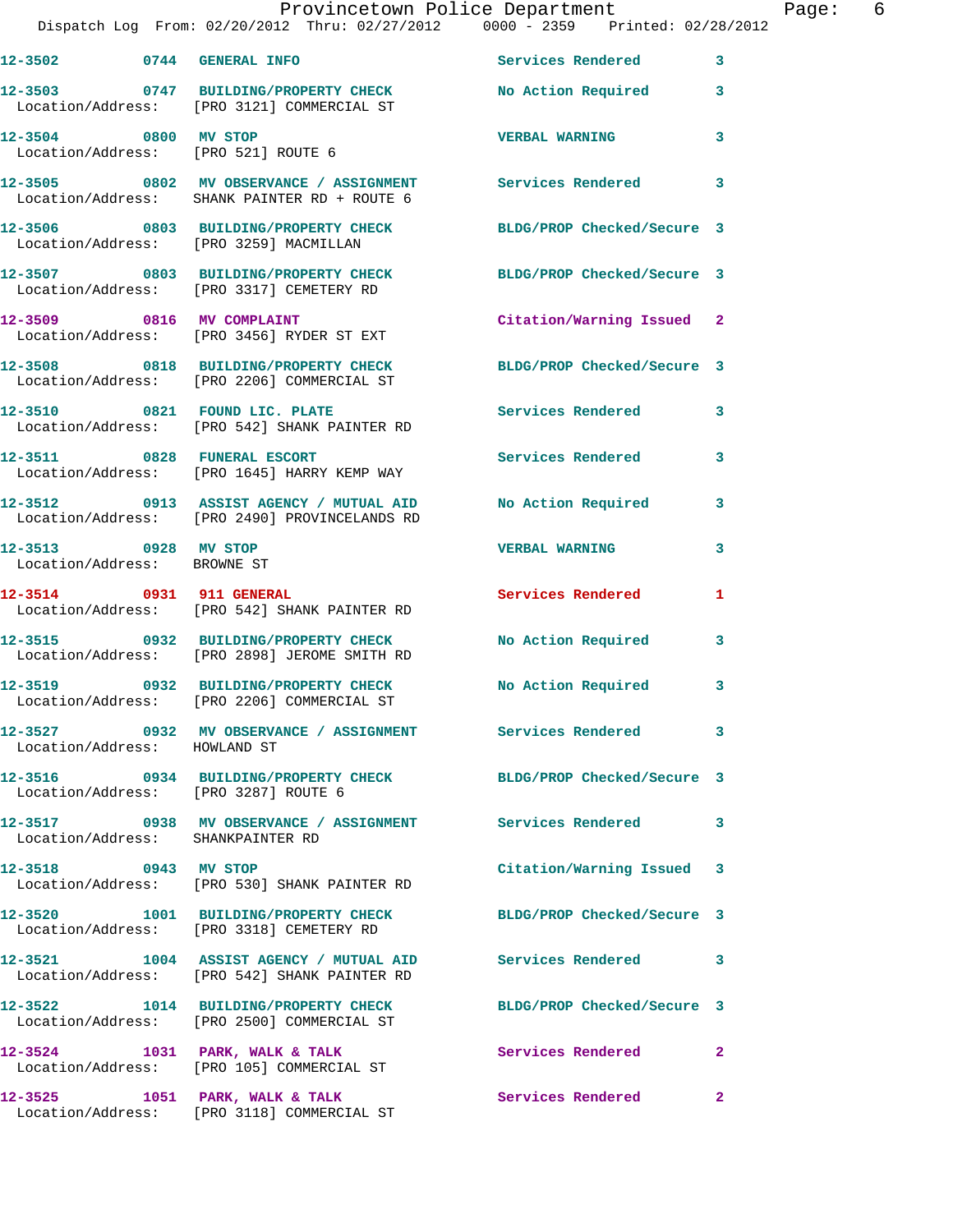|                                                              | Provincetown Police Department<br>Dispatch Log From: 02/20/2012 Thru: 02/27/2012 0000 - 2359 Printed: 02/28/2012 |                            |                |
|--------------------------------------------------------------|------------------------------------------------------------------------------------------------------------------|----------------------------|----------------|
|                                                              | 12-3526 1115 BUILDING/PROPERTY CHECK BLDG/PROP Checked/Secure 3<br>Location/Address: [PRO 2483] COMMERCIAL ST    |                            |                |
| 12-3528 1124 MV STOP<br>Location/Address: HOWLAND ST         |                                                                                                                  | <b>VERBAL WARNING</b>      | 3              |
|                                                              | 12-3529 1138 BUILDING/PROPERTY CHECK BLDG/PROP Checked/Secure 3<br>Location/Address: [PRO 571] ALDEN ST          |                            |                |
| Location/Address: HARRY KEMP WAY                             | 12-3530 1138 PARK, WALK & TALK 1988 Services Rendered                                                            |                            | $\mathbf{2}$   |
|                                                              |                                                                                                                  |                            | 3              |
| 12-3532 1148 MV STOP<br>Location/Address: [PRO 2513] ROUTE 6 |                                                                                                                  | Citation/Warning Issued    | 3              |
| 12-3533 1206 ANIMAL CALL<br>Location/Address: CONANT ST      |                                                                                                                  | Services Rendered          | $\overline{2}$ |
| 12-3534 1256 MV STOP                                         | Location/Address: [PRO 542] SHANK PAINTER RD                                                                     | <b>VERBAL WARNING</b>      | 3              |
| Location/Address: [PRO 512] PRINCE ST                        | 12-3535 1256 BUILDING/PROPERTY CHECK                                                                             | No Action Required         | 3              |
|                                                              | 12-3540 1256 BUILDING/PROPERTY CHECK No Action Required<br>Location/Address: [PRO 391] COMMERCIAL ST             |                            | 3              |
|                                                              | 12-3536 1301 ASSIST AGENCY / MUTUAL AID Services Rendered<br>Location/Address: CONWELL ST + HARRY KEMP WAY       |                            | 3              |
|                                                              | 12-3537 1302 FOLLOW UP<br>Location/Address: [PRO 3296] SHANK PAINTER RD                                          | Services Rendered          | $\mathbf{2}$   |
|                                                              | 12-3538 1313 PARK, WALK & TALK 1988 Services Rendered<br>Location/Address: [PRO 106] COMMERCIAL ST               |                            | $\mathbf{2}$   |
|                                                              | 12-3541 1339 MV OBSERVANCE / ASSIGNMENT Services Rendered<br>Location/Address: BRADFORD ST + RYDER ST            |                            | 3              |
|                                                              | 12-3542 1342 BUILDING/PROPERTY CHECK<br>Location/Address: [PRO 1638] COMMERCIAL ST                               | No Action Required         | $\mathbf{3}$   |
| 12-3543 1345 MV STOP                                         | Location/Address: [PRO 732] BRADFORD ST                                                                          | <b>VERBAL WARNING</b>      | 3              |
|                                                              | 12-3544 1354 MV OBSERVANCE / ASSIGNMENT No Action Required<br>Location/Address: WEST VINE ST + BRADFORD ST       |                            | 3              |
| 12-3545 1426 GENERAL INFO                                    |                                                                                                                  | Services Rendered          | 3              |
|                                                              | 12-3546 1512 MV ACCIDENT<br>Location/Address: [PRO 2500] COMMERCIAL ST                                           | Services Rendered          | 1              |
|                                                              | 12-3547 1544 BUILDING/PROPERTY CHECK<br>Location/Address: [PRO 2898] JEROME SMITH RD                             | BLDG/PROP Checked/Secure 3 |                |
|                                                              | 12-3548 1613 BUILDING/PROPERTY CHECK<br>Location/Address: [PRO 2206] COMMERCIAL ST                               | BLDG/PROP Checked/Secure 3 |                |
|                                                              | 12-3550 1622 LOST DIGITAL CAMERA<br>Location/Address: [PRO 2605] COMMERCIAL ST                                   | Services Rendered          | 3              |
|                                                              | 12-3549 1623 MV OBSERVANCE / ASSIGNMENT<br>Location/Address: [PRO 1892] SHANKPAINTER RD                          | No Action Required         | 3              |
| Location/Address: [PRO 564] BAYBERRY                         | 12-3551 1631 BUILDING/PROPERTY CHECK                                                                             | BLDG/PROP Checked/Secure 3 |                |

Page: 7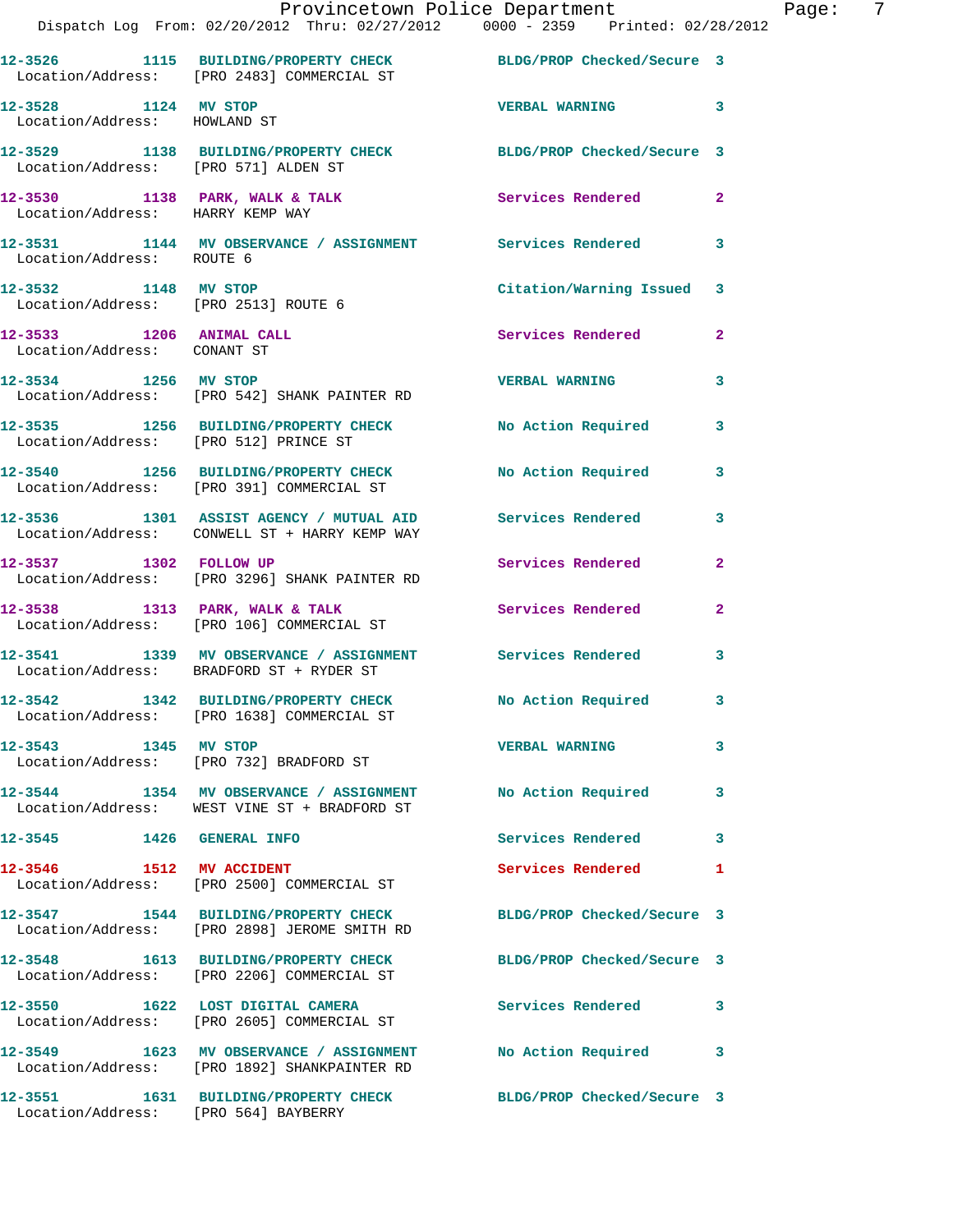|                                                    | Provincetown Police Department<br>Dispatch Log From: 02/20/2012 Thru: 02/27/2012 0000 - 2359 Printed: 02/28/2012 |                            |   |
|----------------------------------------------------|------------------------------------------------------------------------------------------------------------------|----------------------------|---|
|                                                    | 12-3552 1643 ASSIST AGENCY / MUTUAL AID Services Rendered<br>Location/Address: [PRO 357] COMMERCIAL ST           |                            | 3 |
| 12-3553 1711 MV STOP                               | Location/Address: STANDISH ST + BRADFORD ST                                                                      | <b>VERBAL WARNING</b>      | 3 |
|                                                    |                                                                                                                  |                            | 3 |
|                                                    | 12-3555 1745 SPEED DOLLY ASSIGNMENT<br>Location/Address: [PRO 542] SHANK PAINTER RD                              | Services Rendered          | 3 |
| 12-3556 1804 MV STOP                               | Location/Address: ROUTE 6 + CONWELL ST                                                                           | <b>VERBAL WARNING</b>      | 3 |
|                                                    | 12-3557 1815 MV OBSERVANCE / ASSIGNMENT530 Services Rendered<br>Location/Address: [PRO 530] SHANKPAINTER RD      |                            | 3 |
| 12-3558 1818 MV STOP                               | Location/Address: SHANK PAINTER RD + PROVINCE RD                                                                 | <b>VERBAL WARNING</b>      | 3 |
|                                                    | 12-3559 1819 BUILDING/PROPERTY CHECK BLDG/PROP Checked/Secure 3<br>Location/Address: [PRO 2898] JEROME SMITH RD  |                            |   |
| Location/Address: [PRO 2513] ROUTE 6               | 12-3560 1828 MV OBSERVANCE / ASSIGNMENT No Action Required                                                       |                            | 3 |
| 12-3561 1846 MV STOP<br>Location/Address: SNAIL RD |                                                                                                                  | <b>VERBAL WARNING</b>      | 3 |
|                                                    | 12-3562 1859 BUILDING/PROPERTY CHECK BLDG/PROP Checked/Secure 3<br>Location/Address: [PRO 2206] COMMERCIAL ST    |                            |   |
| Location/Address: [PRO 3259] MACMILLAN             | 12-3563 1900 BUILDING/PROPERTY CHECK                                                                             | BLDG/PROP Checked/Secure 3 |   |
|                                                    | 12-3564 2015 BUILDING/PROPERTY CHECK BLDG/PROP Checked/Secure 3<br>Location/Address: [PRO 306] COMMERCIAL ST     |                            |   |
|                                                    | 12-3565 2044 BUILDING/PROPERTY CHECK<br>Location/Address: [PRO 175] COMMERCIAL ST                                | BLDG/PROP Checked/Secure 3 |   |
|                                                    | 12-3566 2058 BUILDING/PROPERTY CHECK<br>Location/Address: [PRO 3317] CEMETERY RD                                 | BLDG/PROP Checked/Secure 3 |   |
| Location/Address: [PRO 444] HIGH POLE              | 12-3567 2104 BUILDING/PROPERTY CHECK BLDG/PROP Checked/Secure 3                                                  |                            |   |
|                                                    | 12-3568 2111 MV OBSERVANCE / ASSIGNMENT Services Rendered<br>Location/Address: [PRO 595] BRADFORD ST             |                            | 3 |
|                                                    | 12-3569 2119 BUILDING/PROPERTY CHECK BLDG/PROP Checked/Secure 3<br>Location/Address: [PRO 2540] RACE POINT RD    |                            |   |
| 12-3570 2152 MV STOP                               | Location/Address: HANCOCK ST + BRADFORD ST                                                                       | <b>VERBAL WARNING</b>      | 3 |
|                                                    | 12-3571 2215 BUILDING/PROPERTY CHECK BLDG/PROP Checked/Secure 3<br>Location/Address: [PRO 440] HARRY KEMP WAY    |                            |   |
| Location/Address: [PRO 433] RYDER ST               | 12-3572 2226 BUILDING/PROPERTY CHECK BLDG/PROP Checked/Secure 3                                                  |                            |   |
| Location/Address: [PRO 526] RYDER ST               | 12-3573 2322 BUILDING/PROPERTY CHECK BLDG/PROP Checked/Secure 3                                                  |                            |   |
| 12-3574 2328 COMPLAINT                             | Location/Address: [PRO 484] MASONIC PL                                                                           | SPOKEN TO                  | 3 |
| <b>12-3578 2344 GENERAL INFO</b>                   |                                                                                                                  | No Action Required         | 3 |

Page:  $8$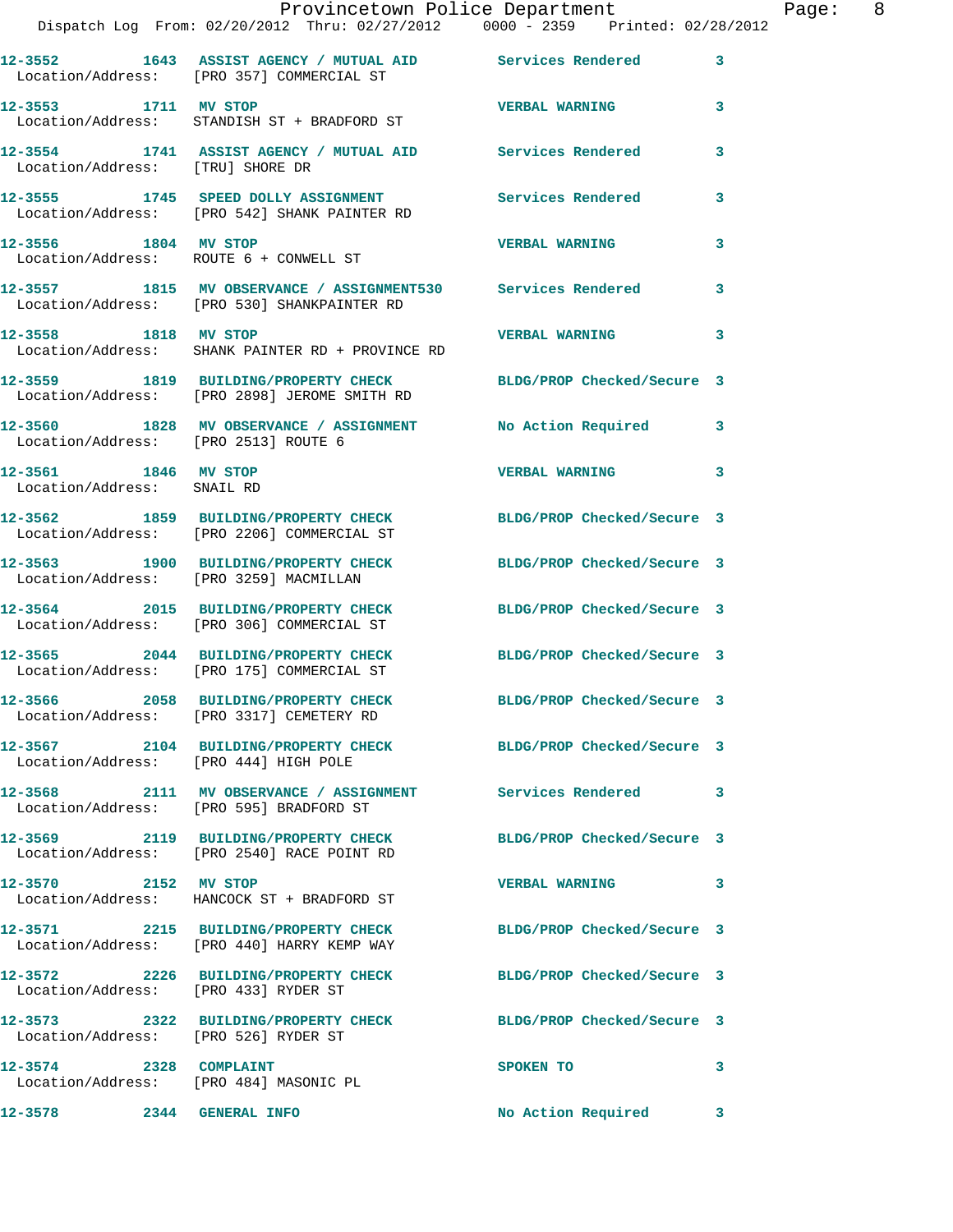|                                       | Dispatch Log From: 02/20/2012 Thru: 02/27/2012 0000 - 2359 Printed: 02/28/2012                                      | Provincetown Police Department | Page: 9 |
|---------------------------------------|---------------------------------------------------------------------------------------------------------------------|--------------------------------|---------|
|                                       | 12-3575 2347 BUILDING/PROPERTY CHECK Services Rendered 3<br>Location/Address: [PRO 175] COMMERCIAL ST               |                                |         |
|                                       | 12-3576 2350 BAR CHECK<br>Location/Address: [PRO 3443] COMMERCIAL ST                                                | No Action Required 2           |         |
|                                       | 12-3577  2350  BUILDING/PROPERTY CHECK  BLDG/PROP Checked/Secure 3<br>Location/Address: [PRO 2490] PROVINCELANDS RD |                                |         |
| Location/Address: COMMERCIAL ST       | 12-3579 2357 BUILDING/PROPERTY CHECK BLDG/PROP Checked/Secure 3                                                     |                                |         |
| For Date: $02/22/2012$ - Wednesday    |                                                                                                                     |                                |         |
|                                       | 12-3580 0003 MV OBSERVANCE / ASSIGNMENT No Action Required 3<br>Location/Address: BRADFORD ST + RYDER ST            |                                |         |
|                                       | 12-3581 0003 BUILDING/PROPERTY CHECK BLDG/PROP Checked/Secure 3<br>Location/Address: [PRO 539] SHANKPAINTER RD      |                                |         |
|                                       | 12-3582 0014 MV STOP<br>Location/Address: DYER ST + BRADFORD ST                                                     | Citation/Warning Issued 3      |         |
| 12-3583 0017 BAR CHECK                | Location/Address: [PRO 80] CARVER ST                                                                                | Services Rendered 2            |         |
|                                       | 12-3584 0022 BUILDING/PROPERTY CHECK BLDG/PROP Checked/Secure 3<br>Location/Address: [PRO 440] HARRY KEMP WAY       |                                |         |
|                                       | 12-3585 0029 BUILDING/PROPERTY CHECK BLDG/PROP Checked/Secure 3<br>Location/Address: [PRO 1638] COMMERCIAL ST       |                                |         |
|                                       | 12-3586 0040 MV OBSERVANCE / ASSIGNMENT Services Rendered 3<br>Location/Address: [PRO 2577] BRADFORD ST             |                                |         |
|                                       | 12-3587 0056 MV OBSERVANCE / ASSIGNMENT Services Rendered 3<br>Location/Address: BRADFORD ST + STANDISH ST          |                                |         |
|                                       | 12-3588 0058 BUILDING/PROPERTY CHECK Services Rendered 3<br>Location/Address: [PRO 1778] SHANKPAINTER RD            |                                |         |
| Location/Address: ROUTE 6 + SNAIL RD  |                                                                                                                     |                                |         |
|                                       | 12-3590 0130 BUILDING/PROPERTY CHECK BLDG/PROP Checked/Secure 3<br>Location/Address: [PRO 519] RACE POINT RD        |                                |         |
|                                       | 12-3591 0132 MV OBSERVANCE / ASSIGNMENT Services Rendered 3<br>Location/Address: [PRO 518] RACE POINT RD            |                                |         |
|                                       | 12-3592 0202 BUILDING/PROPERTY CHECK BLDG/PROP Checked/Secure 3<br>Location/Address: [PRO 488] MAYFLOWER ST         |                                |         |
|                                       | 12-3593 0232 BUILDING/PROPERTY CHECK BLDG/PROP Checked/Secure 3<br>Location/Address: [PRO 306] COMMERCIAL ST        |                                |         |
| Location/Address: [PRO 444] HIGH POLE | 12-3594 0239 BUILDING/PROPERTY CHECK Services Rendered 3                                                            |                                |         |
|                                       | 12-3595 0311 BUILDING/PROPERTY CHECK BLDG/PROP Checked/Secure 3<br>Location/Address: [PRO 545] SHANKPAINTER RD      |                                |         |
|                                       | 12-3596 0322 BUILDING/PROPERTY CHECK BLDG/PROP Checked/Secure 3<br>Location/Address: [PRO 530] SHANKPAINTER RD      |                                |         |
|                                       | 12-3597 0347 BUILDING/PROPERTY CHECK Services Rendered 3<br>Location/Address: [PRO 3259] MACMILLAN                  |                                |         |
|                                       | 12-3598 0413 BUILDING/PROPERTY CHECK BLDG/PROP Checked/Secure 3<br>Location/Address: [PRO 16] BRADFORD ST           |                                |         |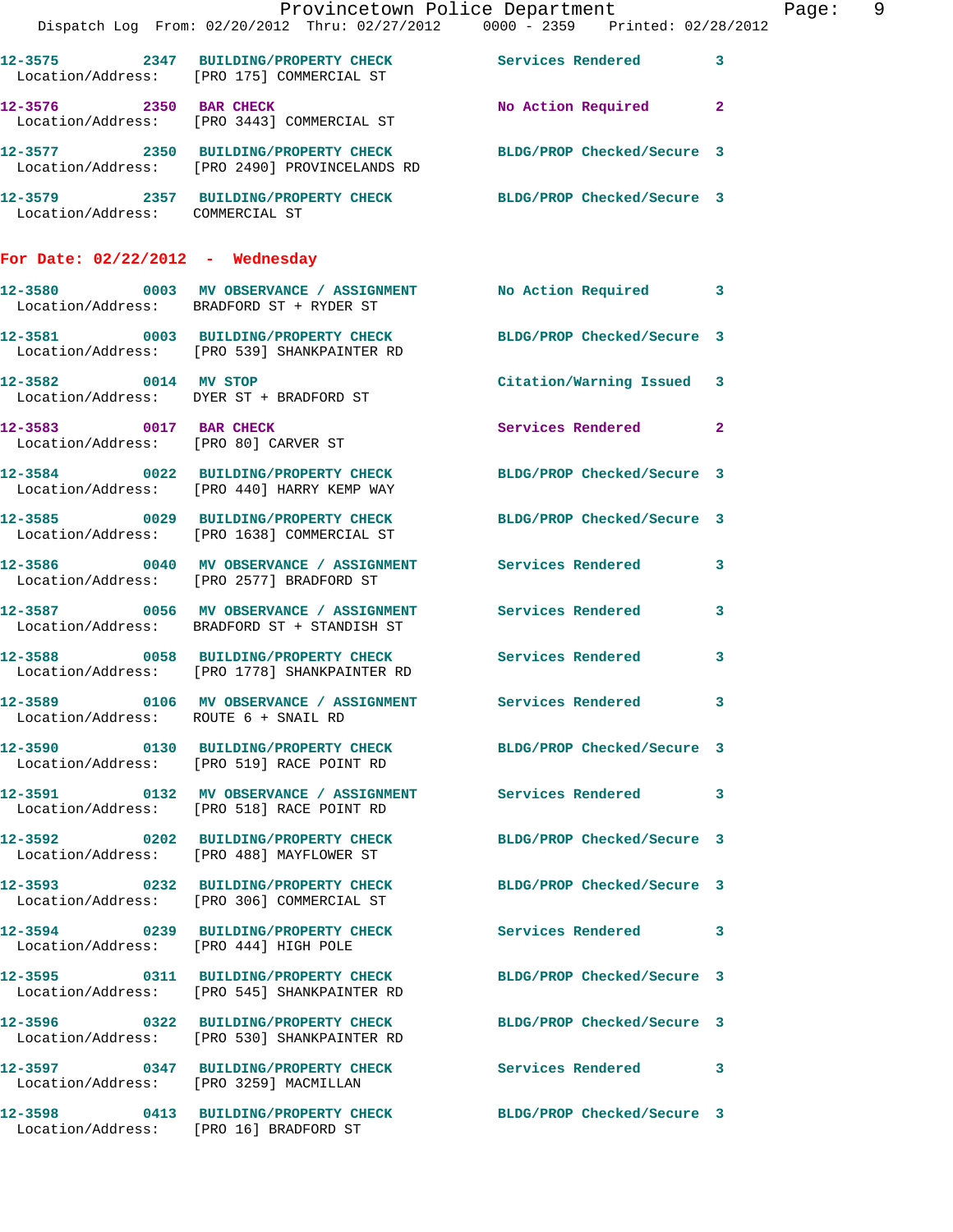| Location/Address: [PRO 3287] ROUTE 6                             | 12-3599 0459 BUILDING/PROPERTY CHECK BLDG/PROP Checked/Secure 3                                                 |                            |                |    |
|------------------------------------------------------------------|-----------------------------------------------------------------------------------------------------------------|----------------------------|----------------|----|
| Location/Address: [PRO 512] PRINCE ST                            | 12-3600 0510 BUILDING/PROPERTY CHECK BLDG/PROP Checked/Secure 3                                                 |                            |                |    |
| Location/Address: [PRO 521] ROUTE 6                              | 12-3601 0549 MV OBSERVANCE / ASSIGNMENT Services Rendered                                                       |                            | 3              |    |
|                                                                  | 12-3602 0555 INFO SERVICES - LOBBY Services Rendered<br>Location/Address: [PRO 542] SHANK PAINTER RD            |                            | $\mathbf{2}$   | 10 |
|                                                                  | 12-3603 0557 MV STOP<br>Location/Address: CONWELL ST + ROUTE 6                                                  | <b>VERBAL WARNING</b>      | 3              |    |
| Location/Address: SNAIL RD + ROUTE 6                             | 12-3604 0557 MV OBSERVANCE / ASSIGNMENT No Action Required                                                      |                            | 3              |    |
|                                                                  | $12-3605$ 0559 PARK, WALK & TALK<br>Location/Address: [PRO 539] SHANKPAINTER RD                                 | <b>Services Rendered</b>   | $\overline{a}$ |    |
| 12-3606 0602 MV STOP                                             | Location/Address: CONWELL ST + ROUTE 6                                                                          | <b>VERBAL WARNING</b>      | 3              |    |
|                                                                  | $12-3607$ 0625 ALARM - GENERAL<br>Location/Address: [PRO 2049] BAYBERRY AVE                                     | BLDG/PROP Checked/Secure 1 |                |    |
|                                                                  | 12-3608 0740 BUILDING/PROPERTY CHECK<br>Location/Address: [PRO 3317] CEMETERY RD                                | BLDG/PROP Checked/Secure 3 |                |    |
|                                                                  | 12-3610 0744 GENERAL INFO                                                                                       | Services Rendered 3        |                |    |
|                                                                  | 12-3609 0746 BUILDING/PROPERTY CHECK BLDG/PROP Checked/Secure 3<br>Location/Address: [PRO 2898] JEROME SMITH RD |                            |                |    |
| Location/Address: ROUTE 6                                        | 12-3611 0748 MV OBSERVANCE / ASSIGNMENT Services Rendered                                                       |                            | 3              |    |
| 12-3612 0753 MV STOP<br>Location/Address: [PRO 2518] ROUTE 6     |                                                                                                                 | No Action Required         | 3              |    |
| 12-3613 0758 MV STOP<br>Location/Address: [PRO 2518] ROUTE 6     |                                                                                                                 | VERBAL WARNING 3           |                |    |
|                                                                  | 12-3614 0800 BUILDING/PROPERTY CHECK BLDG/PROP Checked/Secure 3<br>Location/Address: [PRO 2483] COMMERCIAL ST   |                            |                |    |
| 12-3615 0801 ANIMAL CALL<br>Location/Address: [PRO 2521] ROUTE 6 |                                                                                                                 | Citation/Warning Issued 2  |                |    |
| Location/Address: [PRO 512] PRINCE ST                            | 12-3616 0814 BUILDING/PROPERTY CHECK BLDG/PROP Checked/Secure 3                                                 |                            |                |    |
|                                                                  |                                                                                                                 |                            | 3              |    |
|                                                                  | 12-3618 0835 PARK, WALK & TALK<br>Location/Address: [PRO 3121] COMMERCIAL ST                                    | No Action Required         | 2              |    |
|                                                                  | 12-3619 0849 BUILDING/PROPERTY CHECK<br>Location/Address: [PRO 2206] COMMERCIAL ST                              | BLDG/PROP Checked/Secure 3 |                |    |
| Location/Address: CONANT ST                                      | $12-3620$ 0851 PARK, WALK & TALK                                                                                | Services Rendered          | $\mathbf{2}$   |    |
| 12-3621 0912 MV STOP<br>Location/Address: [PRO 2513] ROUTE 6     |                                                                                                                 | Citation/Warning Issued 3  |                |    |
| 12-3622 0923 COMPLAINT                                           | Location/Address: [PRO 542] SHANK PAINTER RD                                                                    | SPOKEN TO                  | 3              |    |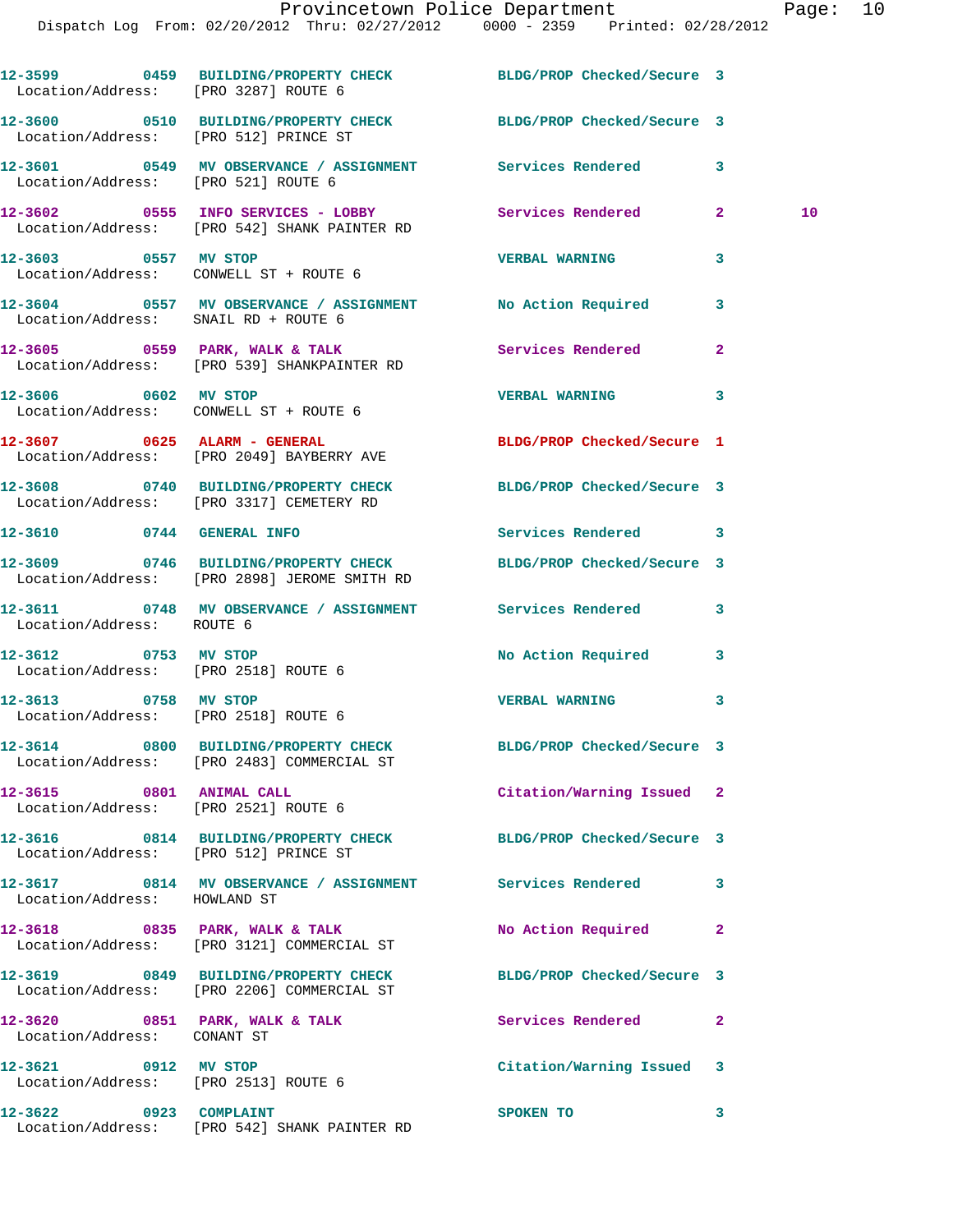|                                   | Dispatch Log From: 02/20/2012 Thru: 02/27/2012 0000 - 2359 Printed: 02/28/2012                              | Provincetown Police Department Page: 11 |                |  |
|-----------------------------------|-------------------------------------------------------------------------------------------------------------|-----------------------------------------|----------------|--|
| Location/Address: ROUTE 6         | 12-3623 0932 MV OBSERVANCE / ASSIGNMENT Services Rendered 3                                                 |                                         |                |  |
|                                   | 12-3624 0937 BUILDING/PROPERTY CHECK BLDG/PROP Checked/Secure 3<br>Location/Address: [PRO 3163] WINTHROP ST |                                         |                |  |
| Location/Address: HARRY KEMP WAY  | 12-3625 0937 MV OBSERVANCE / ASSIGNMENT Services Rendered 3                                                 |                                         |                |  |
| Location/Address: SHANKPAINTER RD | 12-3626 1000 PARK, WALK & TALK Services Rendered                                                            |                                         | $\mathbf{2}$   |  |
|                                   | 12-3627 1027 BUILDING/PROPERTY CHECK BLDG/PROP Checked/Secure 3<br>Location/Address: [PRO 3318] CEMETERY RD |                                         |                |  |
|                                   | 12-3628 1029 ANIMAL CALL<br>Location/Address: ROUTE 6 + HOWLAND ST                                          | Could Not Locate                        | $\mathbf{2}$   |  |
|                                   | 12-3629 1044 BUILDING/PROPERTY CHECK No Action Required 3<br>Location/Address: [PRO 3030] TIN PAN ALLEY RD  |                                         |                |  |
|                                   | 12-3630 1116 PARK, WALK & TALK 1988 No Action Required 2<br>Location: [PRO 3431] LOPES SQUARE               |                                         |                |  |
| 12-3631 1121 MV STOP              | Location/Address: [PRO 2513] ROUTE 6                                                                        | VERBAL WARNING                          | $\mathbf{3}$   |  |
|                                   |                                                                                                             | Services Rendered 1                     |                |  |
|                                   | 12-3633 1142 MEDICAL EMERGENCY<br>Location/Address: [PRO 1615] BANGS ST                                     | Transported to Hospital 1               |                |  |
|                                   | 12-3634 1301 ASSIST AGENCY / MUTUAL AID Services Rendered 3<br>Location/Address: [PRO 542] SHANK PAINTER RD |                                         |                |  |
|                                   | 12-3635 1334 911 GENERAL<br>Location/Address: [PRO 658] MOZART AVE                                          | SPOKEN TO                               | 1              |  |
|                                   | 12-3636 1444 ASSIST CITIZEN<br>Location/Address: [PRO 1615] BANGS ST                                        | Services Rendered                       | 3              |  |
|                                   | 12-3638 1550 BUILDING/PROPERTY CHECK BLDG/PROP Checked/Secure 3<br>Location/Address: [PRO 3259] MACMILLAN   |                                         |                |  |
|                                   | 12-3637 1551 ALARM - GENERAL<br>Location/Address: [PRO 1843] BRADFORD ST EXT                                | <b>False Alarm</b>                      | $\mathbf{1}$   |  |
|                                   | 12-3640 1601 LANDLORD/TENANT<br>Location/Address: [PRO 542] SHANK PAINTER RD                                | Services Rendered                       | $\overline{2}$ |  |
|                                   | 12-3639 1615 MV COMPLAINT<br>Location/Address: [PRO 447] JEROME SMITH RD                                    | Services Rendered                       | $\overline{2}$ |  |
|                                   | 12-3641 1633 PARKING COMPLAINT / GENERAL VERBAL WARNING<br>Location/Address: PLEASANT ST + BROWNE ST        |                                         | 3              |  |
|                                   | 12-3642 1654 MV OBSERVANCE / ASSIGNMENT No Action Required 3<br>Location/Address: [PRO 2521] ROUTE 6        |                                         |                |  |
| 12-3643 1712 MV STOP              | Location: [PRO 3672] TOWN LINE                                                                              | <b>VERBAL WARNING</b>                   | 3              |  |
|                                   | 12-3644 1722 MV OBSERVANCE / ASSIGNMENT Services Rendered<br>Location/Address: [PRO 530] SHANKPAINTER RD    |                                         | 3              |  |
| 12-3645 1725 MV STOP              | Location: [PRO 3672] TOWN LINE                                                                              | <b>VERBAL WARNING</b>                   | 3              |  |
| 12-3646 1736 MV STOP              |                                                                                                             | <b>VERBAL WARNING</b>                   | 3              |  |
|                                   |                                                                                                             |                                         |                |  |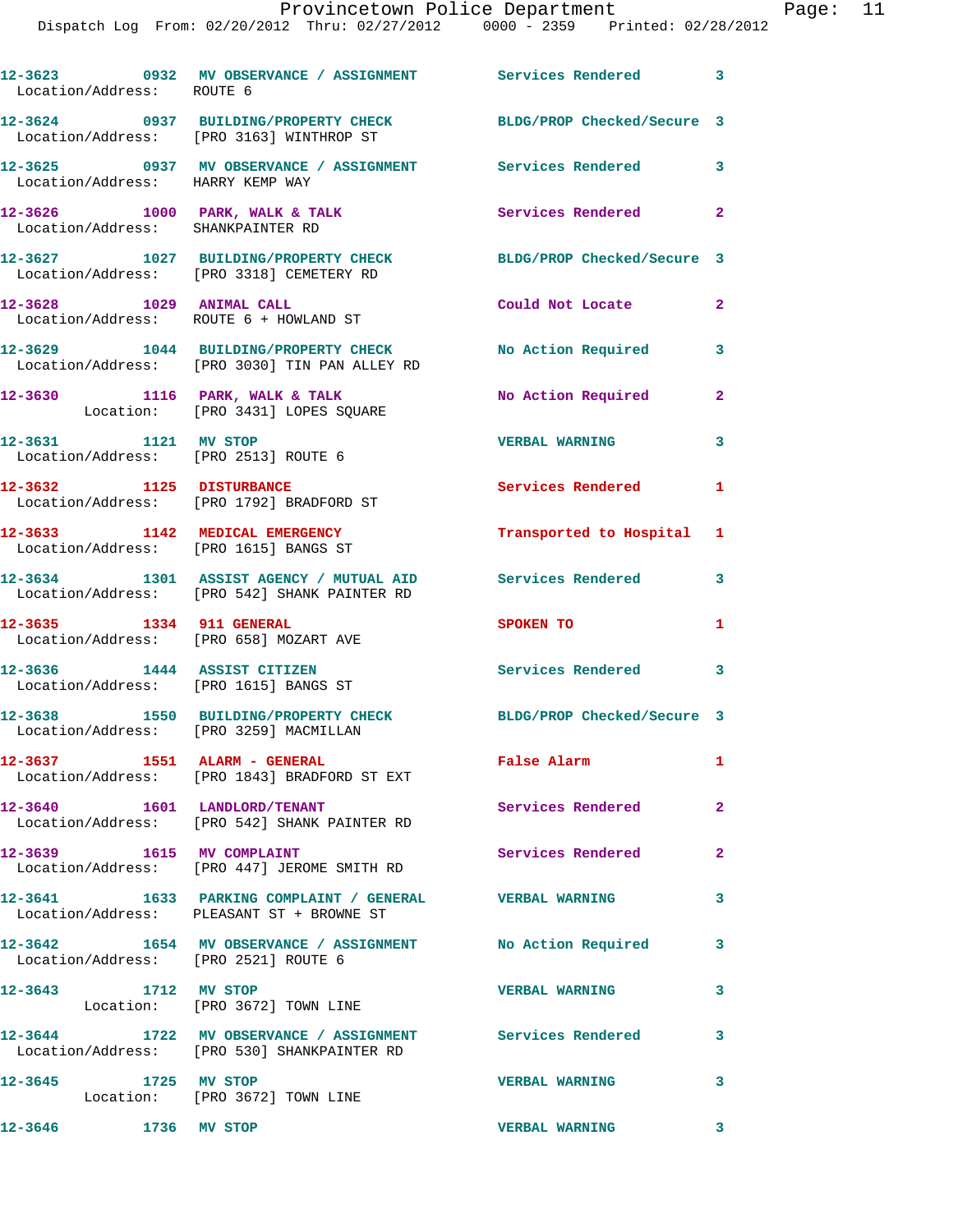| Provincetown Police Department         |                                                                                                                |                            |              |  |
|----------------------------------------|----------------------------------------------------------------------------------------------------------------|----------------------------|--------------|--|
|                                        | Dispatch Log From: 02/20/2012 Thru: 02/27/2012 0000 - 2359 Printed: 02/28/2012                                 |                            |              |  |
|                                        | Location/Address: [PRO 539] SHANK PAINTER RD                                                                   |                            |              |  |
|                                        | 12-3647 1742 ALARM - GENERAL<br>Location/Address: [PRO 2333] TELEGRAPH HILL RD                                 | False Alarm                | 1            |  |
|                                        | 12-3648 1754 MV OBSERVANCE / ASSIGNMENT Services Rendered<br>Location/Address: [PRO 1892] SHANKPAINTER RD      |                            | 3            |  |
| 12-3649 1759 GENERAL INFO              |                                                                                                                | Services Rendered          | 3            |  |
| 12-3650 1808 MV STOP                   | Location/Address: CONANT ST + BRADFORD ST                                                                      | <b>VERBAL WARNING</b>      | 3            |  |
| Location/Address: [PRO 512] PRINCE ST  | 12-3651 1904 BUILDING/PROPERTY CHECK                                                                           | BLDG/PROP Checked/Secure 3 |              |  |
|                                        | 12-3652 1929 BUILDING/PROPERTY CHECK<br>Location/Address: [PRO 488] MAYFLOWER ST                               | BLDG/PROP Checked/Secure 3 |              |  |
|                                        | 12-3653 2027 BUILDING/PROPERTY CHECK BLDG/PROP Checked/Secure 3<br>Location/Address: [PRO 306] COMMERCIAL ST   |                            |              |  |
|                                        | 12-3654 2039 MV OBSERVANCE / ASSIGNMENT<br>Location/Address: [PRO 3338] SHANKPAINTER RD                        | No Action Required         | 3            |  |
| Location/Address: [PRO 16] BRADFORD ST | 12-3655 2152 BUILDING/PROPERTY CHECK                                                                           | BLDG/PROP Checked/Secure 3 |              |  |
|                                        | 12-3656 2206 BUILDING/PROPERTY CHECK<br>Location/Address: [PRO 3296] SHANKPAINTER RD                           | BLDG/PROP Checked/Secure 3 |              |  |
| Location/Address: [PRO 1615] BANGS ST  | 12-3657 2217 BUILDING/PROPERTY CHECK                                                                           | BLDG/PROP Checked/Secure 3 |              |  |
|                                        | 12-3658 2232 BUILDING/PROPERTY CHECK BLDG/PROP Checked/Secure 3<br>Location/Address: [PRO 545] SHANKPAINTER RD |                            |              |  |
| 12-3659 2323 MV STOP                   | Location/Address: [PRO 94] BRADFORD ST                                                                         | <b>VERBAL WARNING</b>      | 3            |  |
|                                        | 12-3660 2331 MV OBSERVANCE / ASSIGNMENT Services Rendered<br>Location/Address: BRADFORD ST + STANDISH ST       |                            | 3            |  |
|                                        | 12-3661 2340 BUILDING/PROPERTY CHECK<br>Location/Address: [PRO 182] COMMERCIAL ST                              | BLDG/PROP Checked/Secure 3 |              |  |
|                                        | 12-3662 2350 BUILDING/PROPERTY CHECK<br>Location/Address: [PRO 306] COMMERCIAL ST                              | Services Rendered          | 3            |  |
| Location/Address: ROUTE 6 + SNAIL RD   | 12-3663 2356 MV OBSERVANCE / ASSIGNMENT Services Rendered                                                      |                            | 3            |  |
| For Date: $02/23/2012$ - Thursday      |                                                                                                                |                            |              |  |
|                                        | 12-3664 0000 MV OBSERVANCE / ASSIGNMENT Services Rendered<br>Location/Address: BRADFORD ST + RYDER ST          |                            | 3            |  |
| 12-3665 0004 BAR CHECK                 | Location/Address: [PRO 2737] COMMERCIAL ST                                                                     | Services Rendered          | $\mathbf{2}$ |  |
| 12-3666 0009 MV STOP                   | Location/Address: [PRO 37] BRADFORD ST                                                                         | <b>VERBAL WARNING</b>      | 3            |  |

**12-3667 0035 BUILDING/PROPERTY CHECK Services Rendered 3**  Location/Address: [PRO 391] COMMERCIAL ST **12-3668 0038 BAR CHECK LICENSING/NO ACTION 2**  Location/Address: [PRO 484] MASONIC PL **12-3669 0043 BUILDING/PROPERTY CHECK BLDG/PROP Checked/Secure 3**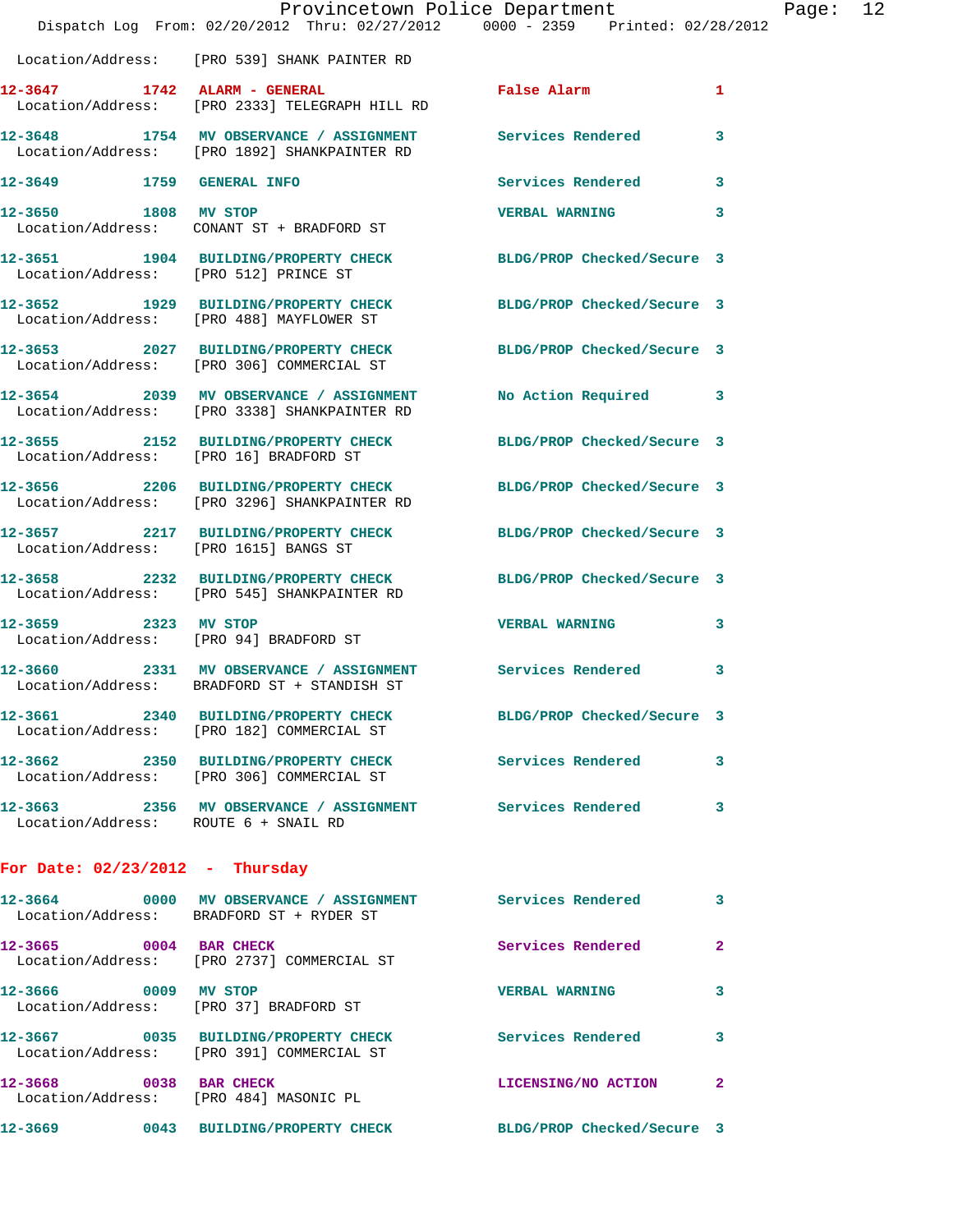|                                       | Dispatch Log From: 02/20/2012 Thru: 02/27/2012 0000 - 2359 Printed: 02/28/2012                                 | Provincetown Police Department    | Page: 13 |
|---------------------------------------|----------------------------------------------------------------------------------------------------------------|-----------------------------------|----------|
|                                       | Location/Address: [PRO 175] COMMERCIAL ST                                                                      |                                   |          |
| 12-3670 0110 MV STOP                  | Location/Address: [PRO 957] HOWLAND ST                                                                         | No Action Required 3              |          |
|                                       | 12-3671 0117 BUILDING/PROPERTY CHECK BLDG/PROP Checked/Secure 3<br>Location/Address: [PRO 440] HARRY KEMP WAY  |                                   |          |
|                                       | 12-3672 0120 BUILDING/PROPERTY CHECK Services Rendered 3<br>Location/Address: [PRO 106] COMMERCIAL ST          |                                   |          |
|                                       | 12-3673 0122 MV OBSERVANCE / ASSIGNMENT Services Rendered 3<br>Location/Address: [PRO 2577] BRADFORD ST        |                                   |          |
|                                       | 12-3674 0137 BUILDING/PROPERTY CHECK BLDG/PROP Checked/Secure 3<br>Location/Address: [PRO 16] BRADFORD ST      |                                   |          |
| 12-3675 0139 MV STOP                  | Location/Address: WINSLOW ST + BRADFORD ST                                                                     | <b>VERBAL WARNING</b><br>3        |          |
|                                       | 12-3676 0152 BUILDING/PROPERTY CHECK Services Rendered<br>Location/Address: [PRO 3259] MACMILLAN               | $\mathbf{3}$                      |          |
|                                       | 12-3677 0225 BUILDING/PROPERTY CHECK Services Rendered<br>Location/Address: [PRO 488] MAYFLOWER ST             | 3                                 |          |
| 12-3678 0252 LOBBY TRAFFIC            | Location/Address: [PRO 542] SHANK PAINTER RD                                                                   | Services Rendered 2               | 16       |
|                                       | 12-3679 0321 BUILDING/PROPERTY CHECK BLDG/PROP Checked/Secure 3<br>Location/Address: [PRO 519] RACE POINT RD   |                                   |          |
| Location/Address: [PRO 1615] BANGS ST | 12-3680 0340 BUILDING/PROPERTY CHECK Services Rendered 3                                                       |                                   |          |
| Location/Address: [PRO 444] HIGH POLE | 12-3681 0344 BUILDING/PROPERTY CHECK Services Rendered 3                                                       |                                   |          |
|                                       | 12-3682 0420 BUILDING/PROPERTY CHECK<br>Location/Address: [PRO 545] SHANKPAINTER RD                            | BLDG/PROP Checked/Secure 3        |          |
|                                       | 12-3683 0523 BUILDING/PROPERTY CHECK BLDG/PROP Checked/Secure 3<br>Location/Address: [PRO 530] SHANKPAINTER RD |                                   |          |
|                                       | 12-3684 0533 PARK, WALK & TALK Services Rendered<br>Location/Address: [PRO 539] SHANKPAINTER RD                | $\mathbf{2}$                      |          |
|                                       | 12-3685 0603 MV OBSERVANCE / ASSIGNMENT Services Rendered<br>Location/Address: ROUTE 6 + SHANKPAINTER RD       | 3                                 |          |
| Location/Address: [PRO 521] ROUTE 6   | 12-3686 0604 MV OBSERVANCE / ASSIGNMENT Services Rendered 3                                                    |                                   |          |
|                                       | 12-3687 0618 BUILDING/PROPERTY CHECK Services Rendered 3<br>Location/Address: [PRO 2483] COMMERCIAL ST         |                                   |          |
| Location/Address: [PRO 512] PRINCE ST | 12-3688 0629 BUILDING/PROPERTY CHECK BLDG/PROP Checked/Secure 3                                                |                                   |          |
|                                       | 12-3689 0652 MEDICAL EMERGENCY<br>Location/Address: [PRO 3222] ALDEN ST                                        | Transported to Hospital 1         |          |
|                                       | 12-3690 0721 GENERAL INFO                                                                                      | Services Rendered 3               |          |
|                                       | 12-3691 0833 MEDICAL EMERGENCY<br>Location/Address: [PRO 3258] BRADFORD ST                                     | Transported to Hospital 1         |          |
|                                       | 12-3692 0838 ALARM - GENERAL<br>Location/Address: [PRO 2977] COMMERCIAL ST                                     | Services Rendered<br>$\mathbf{1}$ |          |
|                                       | 12-3693 0852 MV OBSERVANCE / ASSIGNMENT Services Rendered 3                                                    |                                   |          |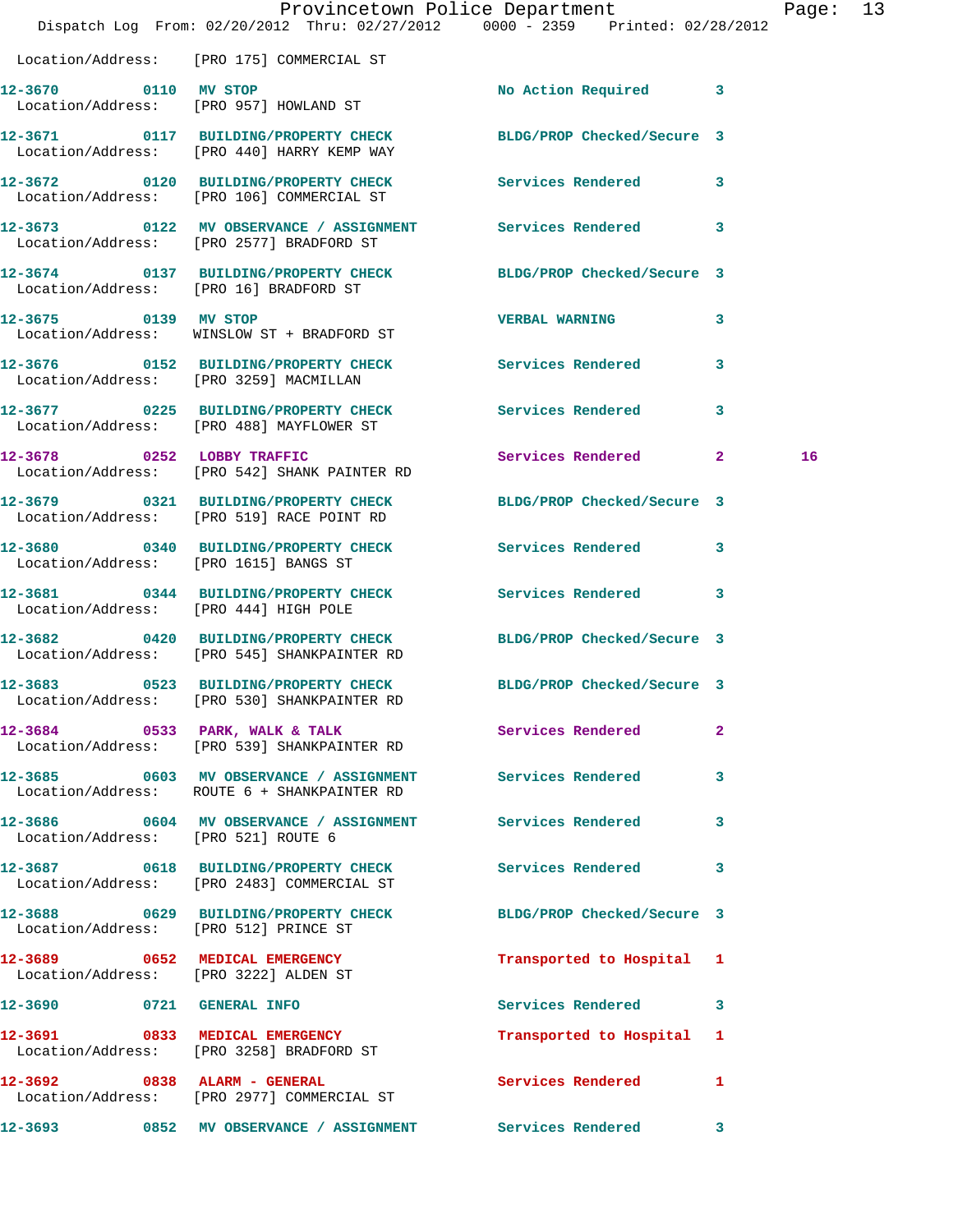|                                                              | Dispatch Log From: 02/20/2012 Thru: 02/27/2012 0000 - 2359 Printed: 02/28/2012                                      | Provincetown Police Department |              | Page: 14 |
|--------------------------------------------------------------|---------------------------------------------------------------------------------------------------------------------|--------------------------------|--------------|----------|
| Location/Address: ROUTE 6                                    |                                                                                                                     |                                |              |          |
| 12-3694 0858 MV STOP                                         | Location/Address: [PRO 2513] ROUTE 6                                                                                | Citation/Warning Issued 3      |              |          |
| Location/Address: [PRO 571] ALDEN ST                         | 12-3695 0913 BUILDING/PROPERTY CHECK BLDG/PROP Checked/Secure 3                                                     |                                |              |          |
| Location/Address: [PRO 3440] ROUTE 6                         | 12-3696 0917 ASSIST AGENCY / MUTUAL AID Services Rendered 3                                                         |                                |              |          |
|                                                              | 12-3697      0920 PARKING COMPLAINT / GENERAL      Services Rendered<br>Location/Address:   [PRO 3456] RYDER ST EXT |                                | 3            |          |
|                                                              | 12-3698 0950 ASSIST CITIZEN<br>Location/Address: [PRO 3592] PLEASANT ST                                             | <b>Services Rendered</b>       | 3            |          |
| Location/Address: ROUTE 6                                    | 12-3699 6953 MV OBSERVANCE / ASSIGNMENT Services Rendered                                                           |                                | 3            |          |
| 12-3700 0957 MV STOP<br>Location/Address: [PRO 2513] ROUTE 6 |                                                                                                                     | <b>VERBAL WARNING</b>          | 3            |          |
| 12-3701 1008 MV STOP<br>Location/Address: [PRO 2513] ROUTE 6 |                                                                                                                     | Citation/Warning Issued 3      |              |          |
| Location/Address: [PRO 3287] ROUTE 6                         | 12-3702 1016 BUILDING/PROPERTY CHECK BLDG/PROP Checked/Secure 3                                                     |                                |              |          |
| Location/Address: BRADFORD ST                                | 12-3703 1018 MV OBSERVANCE / ASSIGNMENT Services Rendered 3                                                         |                                |              |          |
|                                                              | 12-3704 1037 BUILDING/PROPERTY CHECK<br>Location/Address: [PRO 3318] CEMETERY RD                                    | BLDG/PROP Checked/Secure 3     |              |          |
|                                                              | 12-3705 1039 SUSPICIOUS ACTIVITY<br>Location/Address: [PRO 1814] KIMBERLY LN                                        | Services Rendered 2            |              |          |
|                                                              | 12-3706 1103 MV STOP<br>Location/Address: [PRO 2512] JEROME SMITH RD                                                | <b>VERBAL WARNING</b>          | 3            |          |
| 12-3707                                                      | 1112 BUILDING/PROPERTY CHECK BLDG/PROP Checked/Secure 3<br>Location/Address: [PRO 2206] COMMERCIAL ST               |                                |              |          |
|                                                              | 12-3708 1114 PARK, WALK & TALK<br>Location/Address: [PRO 3287] ROUTE 6                                              | Services Rendered              | $\mathbf{2}$ |          |
|                                                              | 12-3709 1137 BUILDING/PROPERTY CHECK<br>Location/Address: [PRO 3317] CEMETERY RD                                    | BLDG/PROP Checked/Secure 3     |              |          |
|                                                              | 12-3710 1140 PARK, WALK & TALK<br>Location/Address: [PRO 285] COMMERCIAL ST                                         | Services Rendered              | $\mathbf{2}$ |          |
|                                                              | 12-3711 1155 ESCORT/TRANSPORT<br>Location/Address: [PRO 285] COMMERCIAL ST                                          | <b>Services Rendered</b>       | 3            |          |
|                                                              | 12-3712 1209 PARK, WALK & TALK<br>Location/Address: [PRO 537] SHANK PAINTER RD                                      | Services Rendered              | $\mathbf{2}$ |          |
|                                                              | 12-3713 1217 BUILDING/PROPERTY CHECK<br>Location/Address: [PRO 3259] MACMILLAN                                      | BLDG/PROP Checked/Secure 3     |              |          |
|                                                              | 12-3714 1252 PARK, WALK & TALK<br>Location/Address: [PRO 3405] COMMERCIAL ST                                        | Services Rendered              | $\mathbf{2}$ |          |
| 12-3715 1328 COMPLAINT                                       | Location/Address: [PRO 1219] WILLOW DR                                                                              | No Action Required             | 3            |          |
|                                                              | 12-3716               1652    ASSIST AGENCY  /  MUTUAL  AID               Services  Rendered                        |                                | 3            |          |

Location/Address: [PRO 2085] FREEMAN ST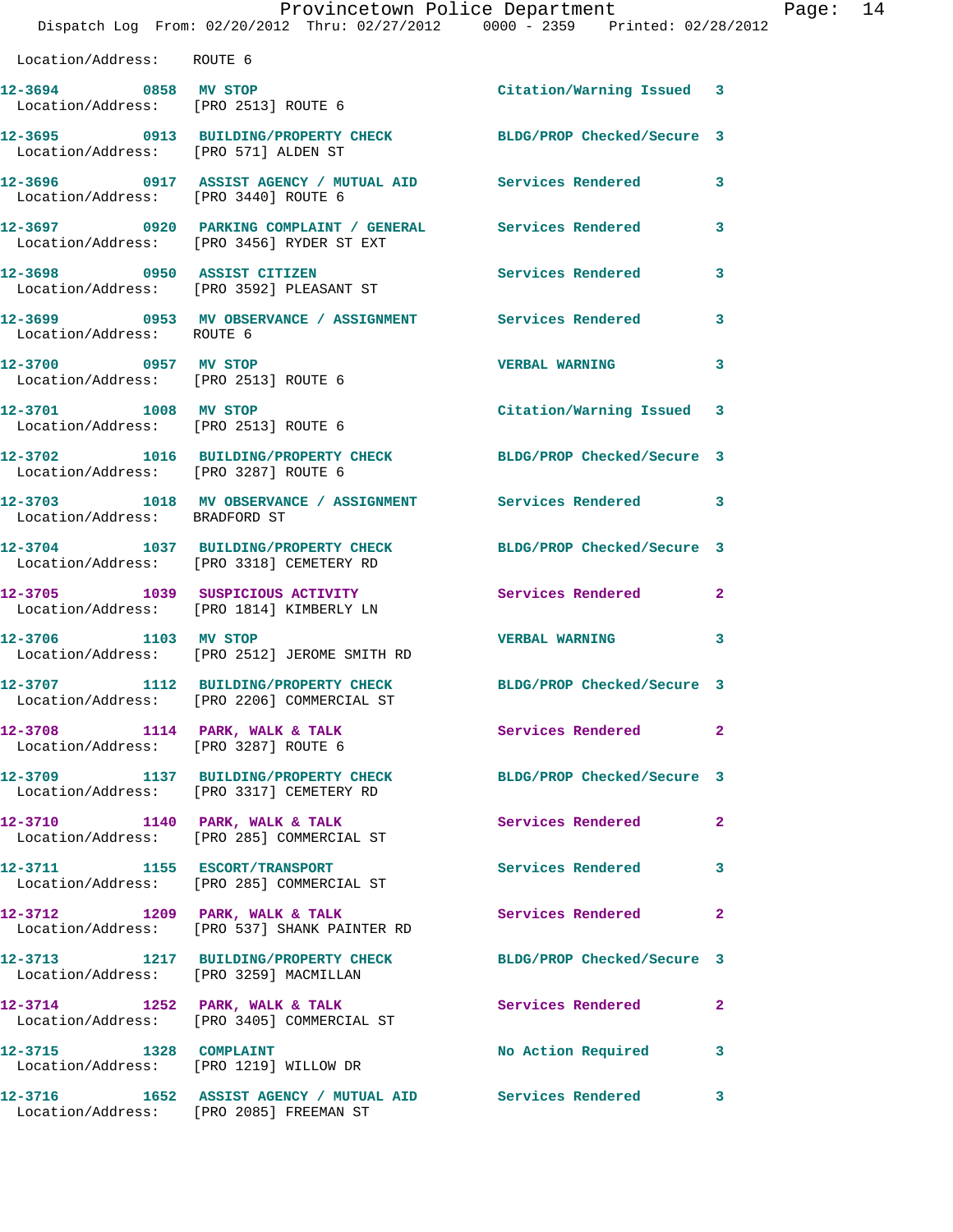|                      | Provincetown Police Department                                                                               |                          |                |
|----------------------|--------------------------------------------------------------------------------------------------------------|--------------------------|----------------|
|                      | Dispatch Log From: 02/20/2012 Thru: 02/27/2012 0000 - 2359 Printed: 02/28/2012                               |                          |                |
|                      | 12-3717 1817 LOST RED CELL PHONE<br>Location/Address: [PRO 2490] PROVINCELANDS RD                            | <b>Services Rendered</b> | 3              |
|                      | 12-3718 1844 SUSPICIOUS ACTIVITY<br>Location/Address: [PRO 2818] CONWELL ST                                  | <b>Services Rendered</b> | $\overline{2}$ |
| 12-3719 1858 MV STOP | Location/Address: [PRO 2818] CONWELL ST                                                                      | <b>VERBAL WARNING</b>    | 3              |
|                      | 12-3720 1914 MV OBSERVANCE / ASSIGNMENT Services Rendered<br>Location/Address: ROUTE 6 + SNAIL RD            |                          | 3              |
|                      | 12-3721 1937 BUILDING/PROPERTY CHECK BLDG/PROP Checked/Secure 3<br>Location/Address: [PRO 519] RACE POINT RD |                          |                |
|                      | Location/Address: [PRO 306] COMMERCIAL ST                                                                    |                          | 3              |
|                      |                                                                                                              |                          |                |

 Location/Address: [PRO 175] COMMERCIAL ST **12-3725 2118 MV OBSERVANCE / ASSIGNMENT Services Rendered 3**  Location/Address: BRADFORD ST + ALDEN ST **12-3727 2239 BUILDING/PROPERTY CHECK BLDG/PROP Checked/Secure 3**  Location/Address: [PRO 1638] COMMERCIAL ST

**12-3724 2112 BUILDING/PROPERTY CHECK BLDG/PROP Checked/Secure 3** 

**12-3728 2256 BUILDING/PROPERTY CHECK Services Rendered 3**  Location/Address: [PRO 16] BRADFORD ST **12-3729 2337 MV OBSERVANCE / ASSIGNMENT Services Rendered 3** 

## Location/Address: BRADFORD ST + RYDER ST

## **For Date: 02/24/2012 - Friday**

|                                        | 12-3730 0023 BUILDING/PROPERTY CHECK BLDG/PROP Checked/Secure 3<br>Location/Address: [PRO 182] COMMERCIAL ST        |                     |                         |    |
|----------------------------------------|---------------------------------------------------------------------------------------------------------------------|---------------------|-------------------------|----|
|                                        | 12-3731 0034 BAR CHECK<br>Location/Address: [PRO 2737] COMMERCIAL ST                                                | Services Rendered 2 |                         |    |
|                                        | 12-3732 0110 BUILDING/PROPERTY CHECK BLDG/PROP Checked/Secure 3<br>Location/Address: [PRO 175] COMMERCIAL ST        |                     |                         |    |
| Location/Address: [PRO 444] HIGH POLE  | 12-3733 0114 BUILDING/PROPERTY CHECK Services Rendered                                                              |                     | $\overline{\mathbf{3}}$ |    |
| Location/Address: [PRO 564] BAYBERRY   | 12-3734 0122 BUILDING/PROPERTY CHECK Services Rendered                                                              |                     | 3                       |    |
|                                        | 12-3735       0155   MV OBSERVANCE / ASSIGNMENT       Services Rendered<br>Location/Address: [PRO 2577] BRADFORD ST |                     | $\overline{\mathbf{3}}$ |    |
|                                        | 12-3736   0157 MV OBSERVANCE / ASSIGNMENT   Services Rendered<br>Location/Address: [PRO 1886] BRADFORD ST           |                     | $\overline{\mathbf{3}}$ |    |
|                                        | 12-3737 0202 BUILDING/PROPERTY CHECK Services Rendered<br>Location/Address: [PRO 440] HARRY KEMP WAY                |                     | $\overline{\mathbf{3}}$ |    |
| Location/Address: [PRO 3287] ROUTE 6   | 12-3738       0303   BUILDING/PROPERTY CHECK         Services Rendered                                              |                     | 3                       |    |
|                                        | 12-3739 0314 BUILDING/PROPERTY CHECK BLDG/PROP Checked/Secure 3<br>Location/Address: [PRO 306] COMMERCIAL ST        |                     |                         |    |
| Location/Address: [PRO 3259] MACMILLAN | 12-3740 0354 BUILDING/PROPERTY CHECK Services Rendered                                                              |                     | $\mathbf{3}$            |    |
|                                        | 12-3741 0359 LOBBY TRAFFIC<br>Location/Address: [PRO 542] SHANK PAINTER RD                                          | Services Rendered   | $\overline{2}$          | 22 |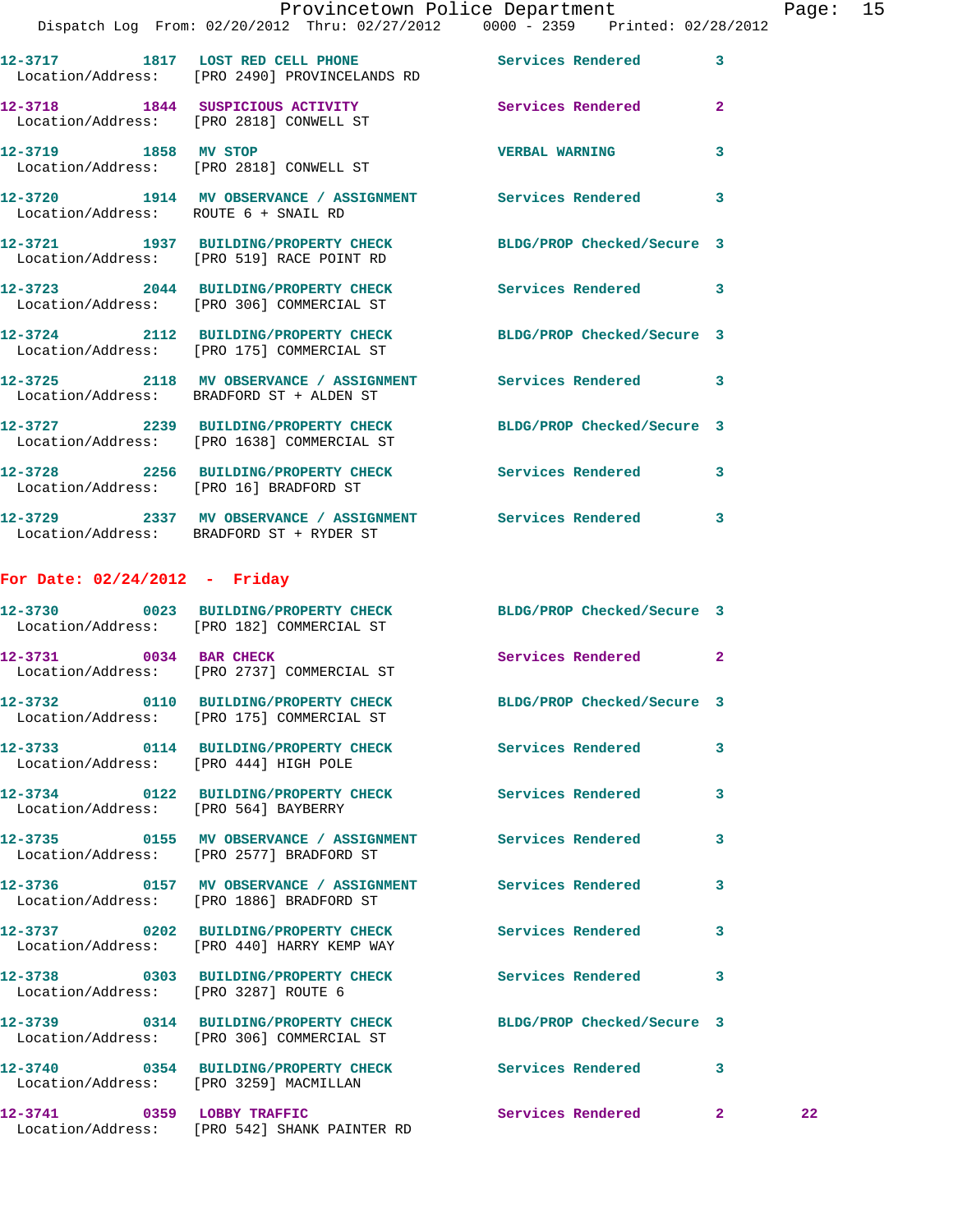|                                                   | 12-3742 0440 BUILDING/PROPERTY CHECK<br>Location/Address: [PRO 1778] SHANKPAINTER RD | Services Rendered 3        |                |
|---------------------------------------------------|--------------------------------------------------------------------------------------|----------------------------|----------------|
|                                                   | 12-3743 0441 BUILDING/PROPERTY CHECK<br>Location/Address: [PRO 488] MAYFLOWER ST     | BLDG/PROP Checked/Secure 3 |                |
| Location/Address: [PRO 3440] ROUTE 6              | 12-3744 0446 MV OBSERVANCE / ASSIGNMENT                                              | No Action Required         | 3              |
| Location/Address: [PRO 546] ROUTE 6               | 12-3745 		 0454 MV OBSERVANCE / ASSIGNMENT Services Rendered                         |                            | 3              |
| 12-3746 0503 MV STOP                              | Location/Address: RACE POINT RD + ROUTE 6                                            | <b>VERBAL WARNING</b>      | 3              |
|                                                   | 12-3747 0527 PARK, WALK & TALK<br>Location/Address: [PRO 539] SHANKPAINTER RD        | Services Rendered          | $\mathbf{2}$   |
|                                                   | 12-3748 0554 PARK, WALK & TALK<br>Location/Address: [PRO 539] SHANKPAINTER RD        | Services Rendered          | $\overline{a}$ |
| 12-3749 0724 GENERAL INFO                         |                                                                                      | No Action Required 3       |                |
| 12-3750 0816 MV STOP<br>Location/Address: ROUTE 6 |                                                                                      | Citation/Warning Issued 3  |                |
| Location/Address: [PRO 444] HIGH POLE             | 12-3751 0817 BUILDING/PROPERTY CHECK                                                 | BLDG/PROP Checked/Secure 3 |                |
| Location/Address: [PRO 571] ALDEN ST              | 12-3752 0829 BUILDING/PROPERTY CHECK                                                 | BLDG/PROP Checked/Secure 3 |                |
| Location/Address: ROUTE 6                         | 12-3753 0836 MV OBSERVANCE / ASSIGNMENT No Action Required 3                         |                            |                |
|                                                   | 12-3754 0840 BUILDING/PROPERTY CHECK<br>Location/Address: [PRO 3317] CEMETERY RD     | BLDG/PROP Checked/Secure 3 |                |
| 12-3755 0854 MV STOP<br>Location/Address: ROUTE 6 |                                                                                      | <b>VERBAL WARNING</b>      | $\mathbf{3}$   |
|                                                   | 12-3756 0859 MV STOP<br>Location/Address: [PRO 539] SHANK PAINTER RD                 | Citation/Warning Issued 3  |                |
| Location/Address: [PRO 3440] ROUTE 6              | 12-3757 0910 MV OBSERVANCE / ASSIGNMENT                                              | No Action Required         |                |
|                                                   | 12-3758 0937 BUILDING/PROPERTY CHECK<br>Location/Address: [PRO 2483] COMMERCIAL ST   | BLDG/PROP Checked/Secure 3 |                |
|                                                   | 12-3759 0945 BUILDING/PROPERTY CHECK<br>Location/Address: [PRO 2206] COMMERCIAL ST   | BLDG/PROP Checked/Secure 3 |                |
| 12-3760 1028 MV COMPLAINT                         | Location/Address: [PRO 2826] COMMERCIAL ST                                           | Services Rendered          | $\mathbf{2}$   |
| Location/Address: [PRO 3259] MACMILLAN            | 12-3761 1043 BUILDING/PROPERTY CHECK                                                 | BLDG/PROP Checked/Secure 3 |                |
|                                                   | 12-3762 1045 BUILDING/PROPERTY CHECK<br>Location/Address: [PRO 3163] WINTHROP ST     | BLDG/PROP Checked/Secure 3 |                |
| 12-3763 1106 MV STOP                              | Location/Address: [PRO 2818] CONWELL ST                                              | <b>VERBAL WARNING</b>      | 3              |
|                                                   | 12-3764 1115 BUILDING/PROPERTY CHECK<br>Location/Address: [PRO 3163] WINTHROP ST     | BLDG/PROP Checked/Secure 3 |                |
| 12-3765 1124 LOST LICENSE PLATE                   | Location/Address: [PRO 542] SHANK PAINTER RD                                         | Services Rendered          | $\mathbf{3}$   |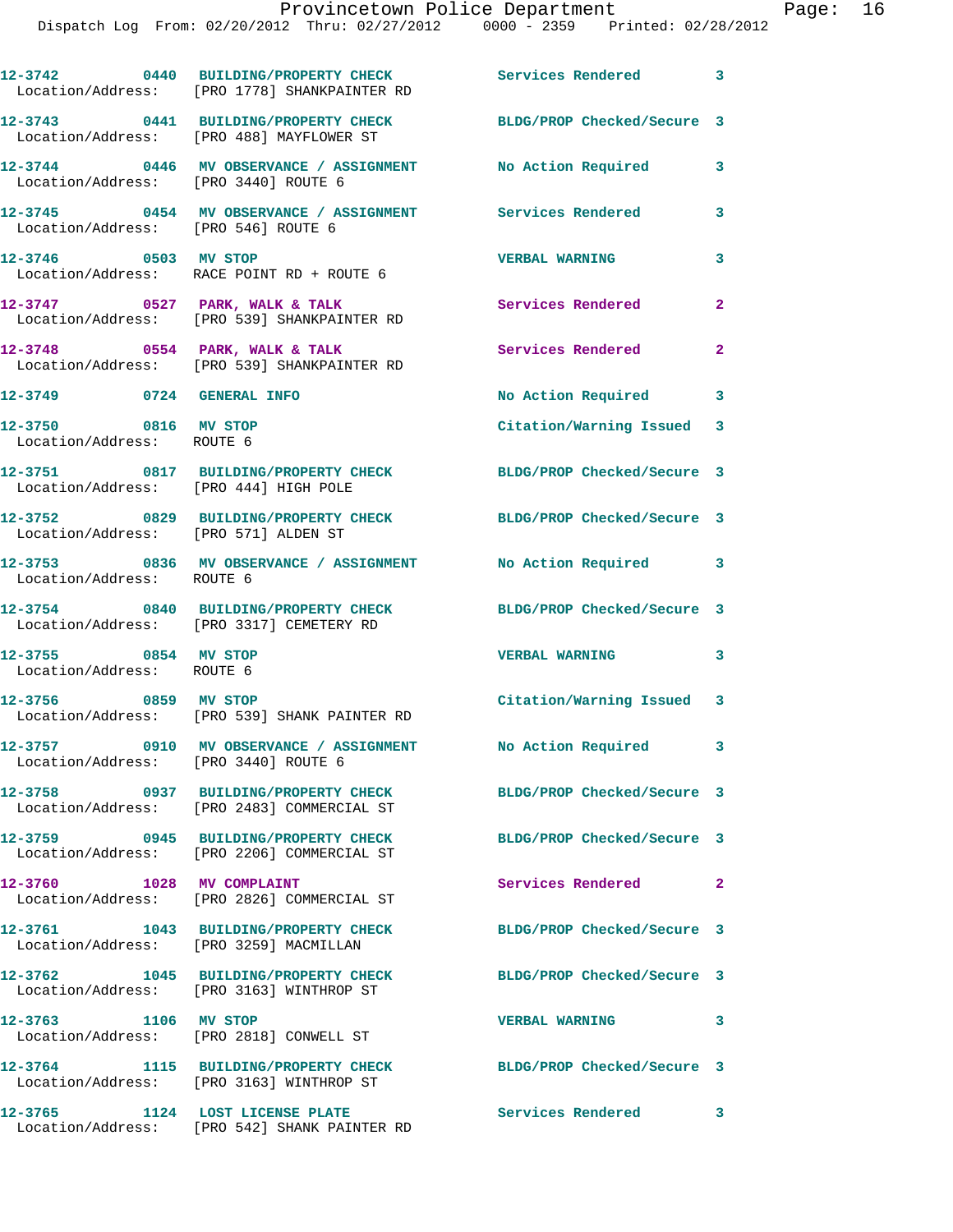|                                                       | 12-3766 1127 BUILDING/PROPERTY CHECK BLDG/PROP Checked/Secure 3<br>Location/Address: [PRO 2500] COMMERCIAL ST  |                            |              |   |
|-------------------------------------------------------|----------------------------------------------------------------------------------------------------------------|----------------------------|--------------|---|
|                                                       | 12-3767 1200 EN ROUTE TO COURT                                                                                 | Services Rendered          | 3            |   |
| 12-3768 1257 INJURED SEAGULL                          | Location/Address: [PRO 2206] COMMERCIAL ST                                                                     | Could Not Locate           | $\mathbf{2}$ |   |
|                                                       | 12-3769 1327 PARKING COMPLAINT / GENERAL Services Rendered<br>Location/Address: [PRO 1977] COMMERCIAL ST       |                            | 3            |   |
| Location/Address: [PRO 3287] ROUTE 6                  | 12-3771 1342 PARK, WALK & TALK                                                                                 | Services Rendered          | $\mathbf{2}$ |   |
|                                                       | 12-3770 1345 BUILDING/PROPERTY CHECK BLDG/PROP Checked/Secure 3<br>Location/Address: [PRO 519] RACE POINT RD   |                            |              |   |
|                                                       | 12-3772 1417 MV COMPLAINT<br>Location/Address: [PRO 3207] COMMERCIAL ST                                        | Services Rendered          | $\mathbf{2}$ |   |
|                                                       | 12-3773 1530 SERVE SUMMONS<br>Location/Address: [PRO 246] COMMERCIAL ST                                        | <b>Services Rendered</b>   | 3            |   |
| Location/Address: ROUTE 6                             | 12-3774 1546 MV OBSERVANCE / ASSIGNMENT No Action Required                                                     |                            | 3            |   |
|                                                       | 12-3775 1554 MEDICAL EMERGENCY<br>Location/Address: [PRO 2174] COMMERCIAL ST                                   | Transported to Hospital    | 1            |   |
|                                                       | 12-3776 1556 ANIMAL COMPLAINT<br>Location/Address: [PRO 1179] NELSON AVE                                       | Services Rendered          | $\mathbf{2}$ | 1 |
|                                                       | 12-3777 1710 MV OBSERVANCE / ASSIGNMENT No Action Required<br>Location/Address: HARRY KEMP WAY + HOWLAND ST    |                            | 3            |   |
| Location/Address: [PRO 2543] MACMILLAN                | 12-3778 1711 BUILDING/PROPERTY CHECK BLDG/PROP Checked/Secure 3                                                |                            |              |   |
| 12-3779 1746 MV STOP<br>Location/Address: PLEASANT ST |                                                                                                                | <b>VERBAL WARNING</b>      | 3            |   |
| Location/Address: [PRO 2513] ROUTE 6                  | 12-3780 1747 MV OBSERVANCE / ASSIGNMENT Services Rendered                                                      |                            | 3            |   |
|                                                       | 12-3781 1800 ASSIST AGENCY / MUTUAL AID Services Rendered<br>Location/Address: [PRO 1585] NELSON AVE           |                            |              |   |
| 12-3782 1851 GENERAL INFO                             |                                                                                                                | Services Rendered          | 3            |   |
|                                                       | 12-3783 1930 BUILDING/PROPERTY CHECK<br>Location/Address: [PRO 3317] CEMETERY RD                               | BLDG/PROP Checked/Secure 3 |              |   |
| 12-3784 2025 BAR CHECK                                | Location/Address: [PRO 3430] COMMERCIAL ST                                                                     | LICENSING/NO ACTION        | $\mathbf{2}$ |   |
|                                                       | 12-3785 2045 BUILDING/PROPERTY CHECK<br>Location/Address: [PRO 175] COMMERCIAL ST                              | BLDG/PROP Checked/Secure 3 |              |   |
|                                                       | 12-3786 2128 ASSIST AGENCY / MUTUAL AID Services Rendered<br>Location/Address: [PRO 2061] GARFIELD ST          |                            | 3            |   |
| 12-3787 2209 COMPLAINT                                | Location/Address: [PRO 484] MASONIC PL                                                                         | <b>GONE ON ARRIVAL</b>     | 3            |   |
|                                                       | 12-3788 2305 BUILDING/PROPERTY CHECK BLDG/PROP Checked/Secure 3<br>Location/Address: [PRO 530] SHANKPAINTER RD |                            |              |   |
|                                                       | 12-3789 2307 PARK, WALK & TALK<br>Location/Address: [PRO 539] SHANK PAINTER RD                                 | <b>Services Rendered</b>   | $\mathbf{2}$ |   |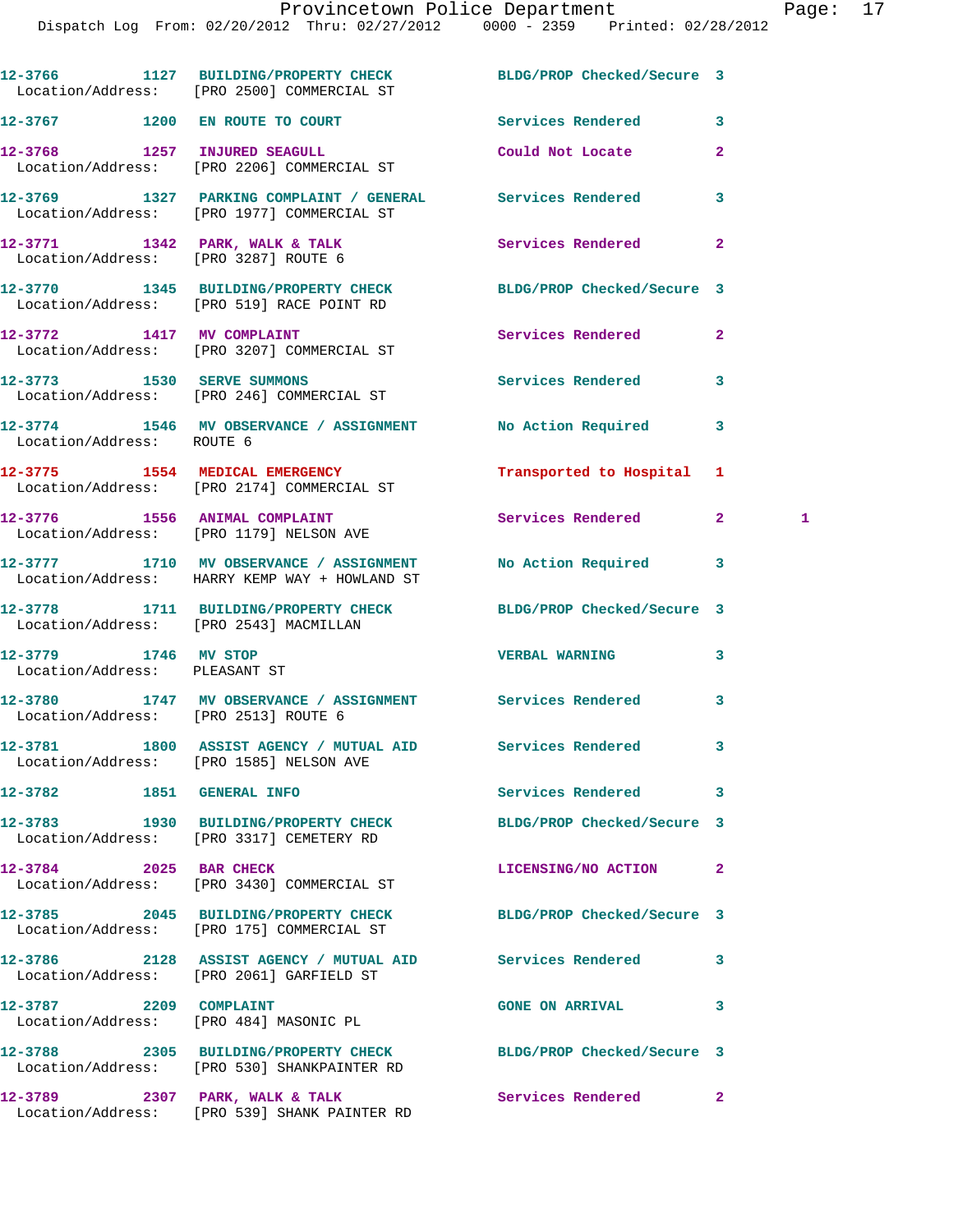|                                   | Dispatch Log From: 02/20/2012 Thru: 02/27/2012 0000 - 2359 Printed: 02/28/2012                             | Provincetown Police Department Fage: 18 |    |
|-----------------------------------|------------------------------------------------------------------------------------------------------------|-----------------------------------------|----|
|                                   | 12-3791 2323 GENERAL INFO 2008 Services Rendered 3                                                         |                                         |    |
|                                   | 12-3790 2326 SUSPICIOUS ACTIVITY Services Rendered 2<br>Location/Address: [PRO 1013] NELSON AVE            |                                         |    |
|                                   | 12-3792 2356 MV OBSERVANCE / ASSIGNMENT No Action Required 3<br>Location/Address: [PRO 2577] BRADFORD ST   |                                         |    |
| For Date: $02/25/2012$ - Saturday |                                                                                                            |                                         |    |
|                                   | 12-3793 0015 MEDICAL EMERGENCY Transported to Hospital 1<br>Location/Address: [PRO 453] KILEY CT           |                                         |    |
|                                   | 12-3794 0035 BAR CHECK<br>Location/Address: [PRO 399] COMMERCIAL ST                                        | LICENSING/NO ACTION 2                   |    |
|                                   | 12-3795 0041 BUILDING/PROPERTY CHECK BLDG/PROP Checked/Secure 3<br>Location/Address: [PRO 526] RYDER ST    |                                         |    |
|                                   | 12-3796 0041 MV OBSERVANCE / ASSIGNMENT Services Rendered 3<br>Location/Address: [PRO 37] BRADFORD ST      |                                         |    |
|                                   | 12-3797 0051 MV OBSERVANCE / ASSIGNMENT Services Rendered 3<br>Location/Address: BRADFORD ST + RYDER ST    |                                         |    |
|                                   | 12-3798 0056 LOBBY TRAFFIC<br>Location/Address: [PRO 542] SHANK PAINTER RD                                 | Services Rendered 3                     | 22 |
|                                   | 12-3799 0102 MV STOP<br>Location/Address: BRADFORD ST + HIGH POLE HILL                                     | <b>VERBAL WARNING</b><br>3              |    |
|                                   | 12-3801 0112 ASSIST CITIZEN<br>Location/Address: [PRO 245] COMMERCIAL ST                                   | Services Rendered<br>3                  |    |
| Refer To Arrest: 12-23-AR         | 12-3800 0116 MV STOP<br>Location/Address: HOWLAND ST + COMMERCIAL ST                                       | Arrest(s) Made<br>3                     |    |
|                                   | 12-3802 0145 ASSIST CITIZEN<br>Location/Address: [PRO 80] CARVER ST                                        | Services Rendered<br>3                  |    |
|                                   | 12-3803 0436 MEDICAL EMERGENCY<br>Location/Address: [PRO 112] COMMERCIAL ST                                | Transported to Hospital 1               |    |
|                                   | 12-3804 0830 BUILDING/PROPERTY CHECK BLDG/PROP Checked/Secure 3<br>Location/Address: [PRO 444] HIGH POLE   |                                         |    |
|                                   | 12-3805 0834 PARK, WALK & TALK<br>Location/Address: [PRO 43] BRADFORD ST                                   | Services Rendered<br>-2                 |    |
|                                   | 12-3806 0841 PARK, WALK & TALK<br>Location/Address: [PRO 3121] COMMERCIAL ST                               | No Action Required<br>$\mathbf{2}$      |    |
|                                   | 12-3807 0901 MV STOP<br>Location/Address: [PRO 2513] ROUTE 6                                               | 3<br><b>VERBAL WARNING</b>              |    |
|                                   | 12-3808 0903 MV OBSERVANCE / ASSIGNMENT No Action Required<br>Location/Address: BRADFORD ST + STANDISH AVE | 3                                       |    |
| 12-3809 0906 MV STOP              | Location/Address: [PRO 2521] ROUTE 6                                                                       | <b>VERBAL WARNING</b><br>$\mathbf{3}$   |    |
|                                   | 12-3810 0912 MV OBSERVANCE / ASSIGNMENT Services Rendered<br>Location/Address: [PRO 2521] ROUTE 6          | 3                                       |    |
|                                   | 12-3811 0912 MUTUAL AID/ NO WATER Services Rendered 3<br>Location/Address: [PRO 1575] HOBSON AVE           |                                         |    |
|                                   | 12-3812 0916 MV STOP<br>Location/Address: [PRO 2521] ROUTE 6                                               | Citation/Warning Issued 3               |    |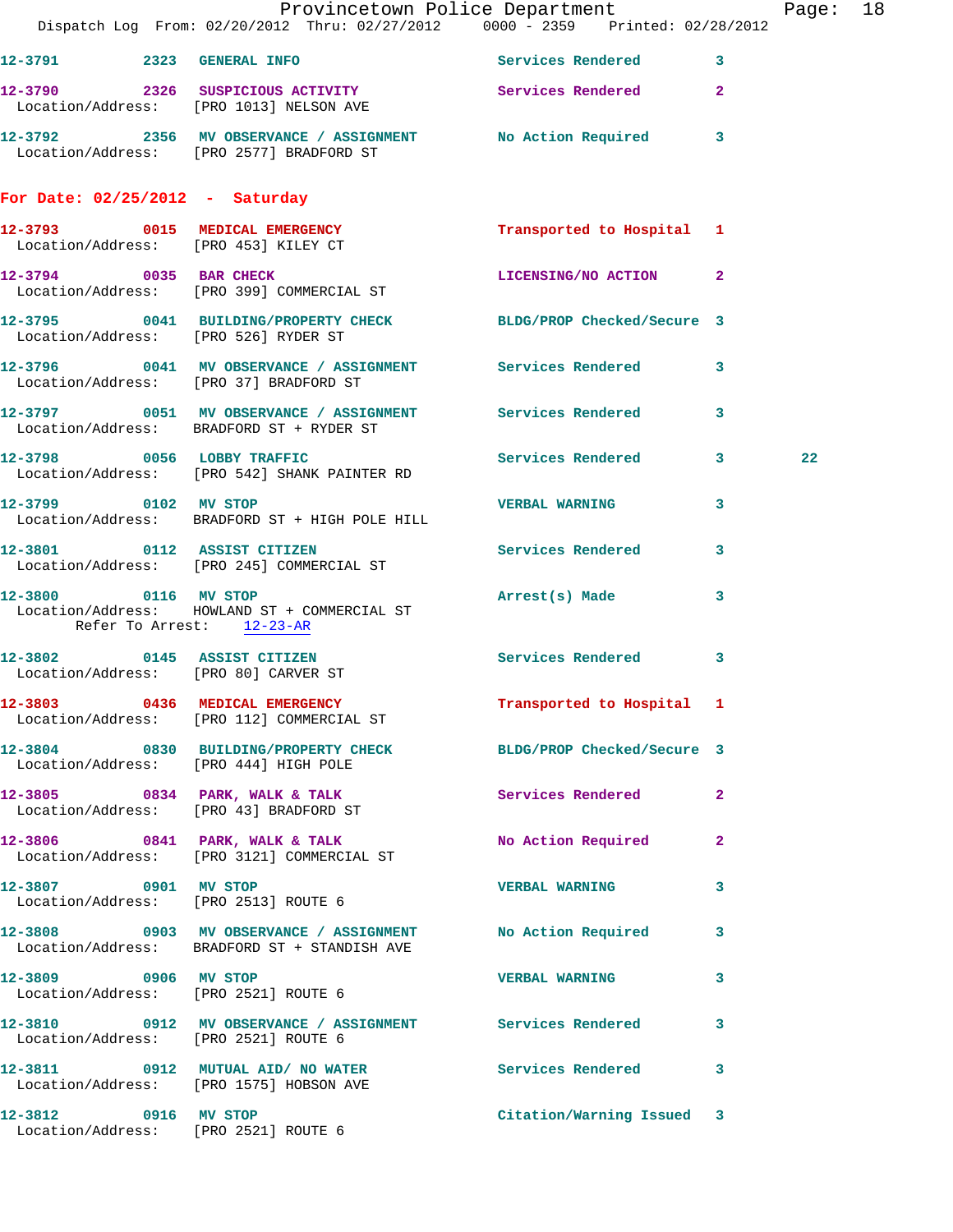| Location/Address: [PRO 2543] MACMILLAN                               | 12-3813 0938 BUILDING/PROPERTY CHECK No Action Required 3                                                             |                            |                         |
|----------------------------------------------------------------------|-----------------------------------------------------------------------------------------------------------------------|----------------------------|-------------------------|
| 12-3814 0951 MV STOP                                                 | Location/Address: BRADFORD ST + ANTHONY ST                                                                            | <b>VERBAL WARNING</b>      | 3                       |
| Location/Address: [PRO 564] BAYBERRY                                 | 12-3815 1012 BUILDING/PROPERTY CHECK BLDG/PROP Checked/Secure 3                                                       |                            |                         |
|                                                                      | 12-3816 1018 BUILDING/PROPERTY CHECK<br>Location/Address: [PRO 519] RACE POINT RD                                     | No Action Required         | 3                       |
|                                                                      | 12-3820 1035 ASSIST DPW ON DETAIL<br>Location/Address: ANTHONY ST + COMMERCIAL ST                                     | <b>Services Rendered</b>   | 3                       |
| Location/Address: [PRO 444] HIGH POLE                                | 12-3817 1040 BUILDING/PROPERTY CHECK                                                                                  | <b>No Action Required</b>  | 3                       |
| 12-3818 1043 MV STOP                                                 | Location/Address: AUNT SUKEYS WAY + HARRY KEMP WAY                                                                    | Citation/Warning Issued 3  |                         |
|                                                                      | 12-3819 1046 GENERAL INFO/ROAD CLOSED Services Rendered                                                               |                            | 3                       |
| 12-3821 1100 MV STOP                                                 | Location/Address: BRADFORD ST + HIGH POLE HILL                                                                        | <b>VERBAL WARNING</b>      | 3                       |
| 12-3822 1152 MV STOP                                                 | Location/Address: CARVER ST + BRADFORD ST                                                                             | <b>VERBAL WARNING</b>      | 3                       |
| 12-3823 1226 MV STOP                                                 | Location/Address: HIGH POLE HILL + BRADFORD ST                                                                        | <b>VERBAL WARNING</b>      | 3                       |
|                                                                      | 12-3824 1234 BUILDING/PROPERTY CHECK<br>Location/Address: [PRO 2898] JEROME SMITH RD                                  | BLDG/PROP Checked/Secure 3 |                         |
| 12-3825 1249 COMPLAINT                                               | Location/Address: [PRO 511] HOLWAY AVE                                                                                | BLDG/PROP Checked/Secure 3 |                         |
|                                                                      | $12-3826$ 1257 PARK, WALK & TALK<br>Location/Address: [PRO 2222] COMMERCIAL ST                                        | Services Rendered          | $\mathbf{2}$            |
|                                                                      | 12-3827 1257 MV OBSERVANCE / ASSIGNMENT No Action Required 3<br>Location/Address: HARRY KEMP WAY + AUNT SUKEYS WAY    |                            |                         |
|                                                                      | 12-3828 1330 BUILDING/PROPERTY CHECK<br>Location/Address: [PRO 216] COMMERCIAL ST                                     | Services Rendered          | $\overline{\mathbf{3}}$ |
| 12-3829 1332 MV STOP                                                 | Location/Address: BRADFORD ST + THISTLEMORE RD                                                                        | Citation/Warning Issued 3  |                         |
| 12-3830 1335 MV STOP                                                 | Location/Address: RYDER ST + BRADFORD ST                                                                              | No Action Required         | 3                       |
| 12-3831 1340 MEDICAL EMERGENCY<br>Location/Address: [PRO 500] OAK DR |                                                                                                                       | <b>Services Rendered</b>   | $\mathbf{1}$            |
|                                                                      | 12-3832 1349 MV OBSERVANCE / ASSIGNMENT Services Rendered<br>Location/Address: HOWLAND ST + HARRY KEMP WAY            |                            | 3                       |
|                                                                      | 12-3833 1356 PARK, WALK & TALK<br>Location/Address: COMMERCIAL ST + STANDISH ST                                       | No Action Required         | $\mathbf{2}$            |
| 12-3834 1404 MV STOP                                                 | Location/Address: HARRY KEMP WAY + HOWLAND ST                                                                         | <b>VERBAL WARNING</b>      | 3                       |
| 12-3835 1405 BAR CHECK                                               | Location/Address: [PRO 399] COMMERCIAL ST                                                                             | BLDG/PROP Checked/Secure 2 |                         |
|                                                                      | 12-3836 1420 MV OBSERVANCE / ASSIGNMENT No Action Required 3<br>Location/Address: SHANKPAINTER RD + CAPTAIN BERTIE RD |                            |                         |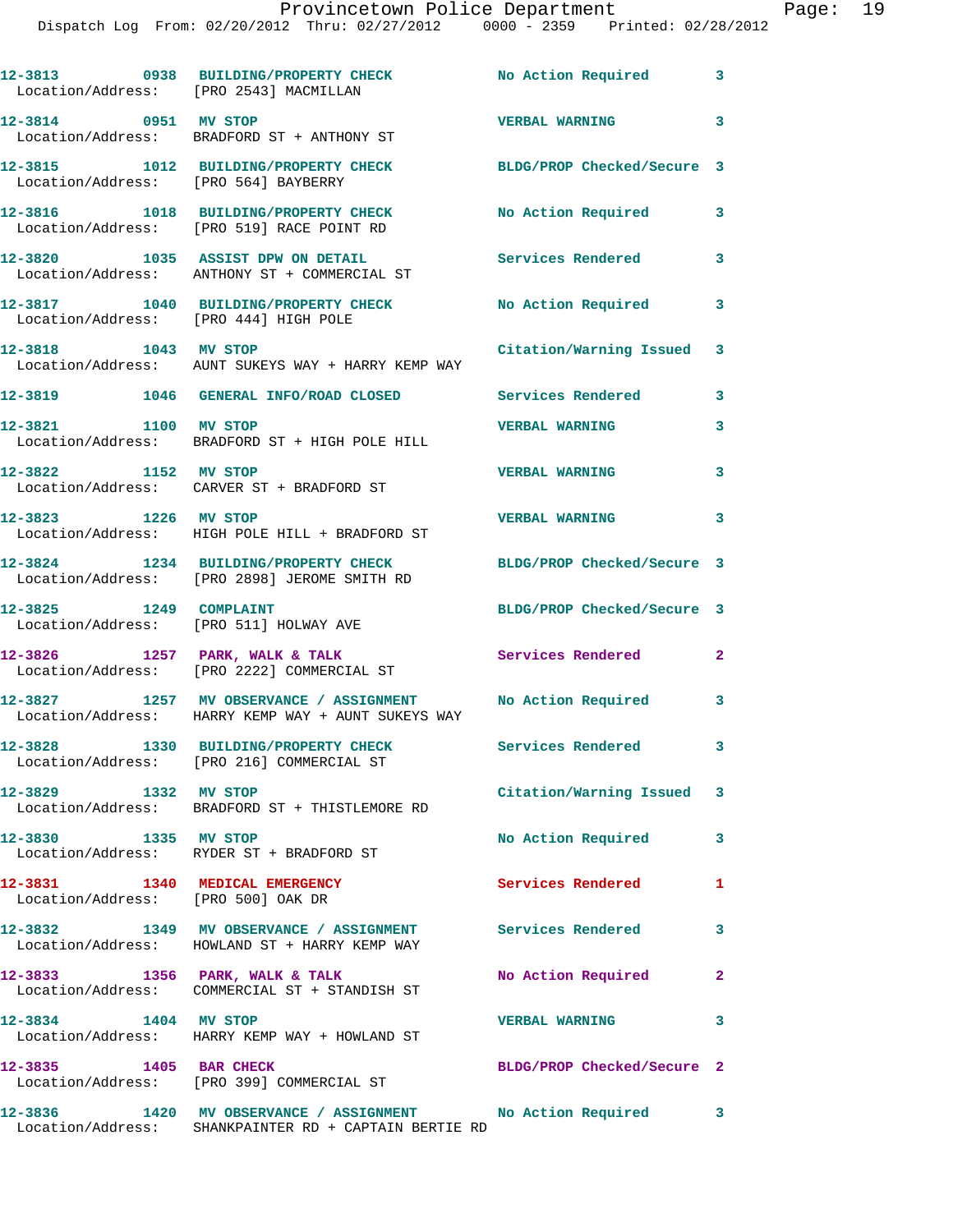|                                      | 12-3837 1521 BUILDING/PROPERTY CHECK BLDG/PROP Checked/Secure 3<br>Location/Address: [PRO 519] RACE POINT RD     |                            |                            |
|--------------------------------------|------------------------------------------------------------------------------------------------------------------|----------------------------|----------------------------|
| 12-3838 1526 FOLLOW UP               | Location/Address: [PRO 1585] NELSON AVE                                                                          | <b>Services Rendered</b>   | $\mathbf{2}$               |
| 12-3839 1527 FOLLOW UP               | Location/Address: [PRO 1013] NELSON AVE                                                                          | Services Rendered          | $\mathbf{2}$               |
| Location/Address: [PRO 2513] ROUTE 6 | 12-3840 1551 MV OBSERVANCE / ASSIGNMENT No Action Required                                                       |                            | 3                          |
| 12-3841 1600 MV STOP                 | Location: [PRO 3672] TOWN LINE                                                                                   | <b>VERBAL WARNING</b>      | 3                          |
|                                      | 12-3842 1607 ASSIST CITIZEN<br>Location/Address: [PRO 1617] BRADFORD ST                                          | <b>Services Rendered</b>   | $\overline{\phantom{a}}$ 3 |
|                                      | $12-3843$ $1638$ PARK, WALK & TALK<br>Location: [PRO 3431] LOPES SQUARE                                          | Services Rendered          | $\mathbf{2}$               |
|                                      | 12-3844 1710 BUILDING/PROPERTY CHECK BLDG/PROP Checked/Secure 3<br>Location/Address: [PRO 2490] PROVINCELANDS RD |                            |                            |
|                                      | 12-3845 1716 MV ACCIDENT<br>Location/Address: [PRO 526] RYDER ST EXT                                             | Services Rendered 1        |                            |
|                                      | 12-3846 1818 BUILDING/PROPERTY CHECK BLDG/PROP Checked/Secure 3<br>Location/Address: [PRO 3317] CEMETERY RD      |                            |                            |
|                                      | 12-3847 1827 MV STOP<br>Location/Address: HOWLAND ST + BRADFORD ST                                               | <b>VERBAL WARNING</b>      | 3                          |
| 12-3848 1839 MV STOP                 | Location/Address: [PRO 2577] BRADFORD ST                                                                         | Citation/Warning Issued 3  |                            |
| Location/Address: [PRO 3287] ROUTE 6 | 12-3849 1931 BUILDING/PROPERTY CHECK                                                                             | BLDG/PROP Checked/Secure 3 |                            |
|                                      | 12-3850 1949 MEDICAL EMERGENCY<br>Location/Address: [PRO 208] COMMERCIAL ST                                      | Transported to Hospital 1  |                            |
|                                      | 12-3851 2048 BUILDING/PROPERTY CHECK<br>Location/Address: [PRO 2898] JEROME SMITH RD                             | BLDG/PROP Checked/Secure 3 |                            |
|                                      | 12-3852 2103 BUILDING/PROPERTY CHECK<br>Location/Address: [PRO 519] RACE POINT RD                                | BLDG/PROP Checked/Secure 3 |                            |
| 12-3853 2133 BAR CHECK               | Location/Address: [PRO 3443] COMMERCIAL ST                                                                       | LICENSING VIOLATION        | $\mathbf{2}$               |
|                                      | 12-3854 2324 BUILDING/PROPERTY CHECK<br>Location/Address: [PRO 1638] COMMERCIAL ST                               | BLDG/PROP Checked/Secure 3 |                            |
|                                      | 12-3855 2325 BUILDING/PROPERTY CHECK<br>Location/Address: [PRO 3296] SHANKPAINTER RD                             | BLDG/PROP Checked/Secure 3 |                            |
| 12-3856 2343 MV STOP                 | Location/Address: [PRO 2818] CONWELL ST                                                                          | <b>VERBAL WARNING</b>      | 3                          |
|                                      |                                                                                                                  |                            |                            |

## **For Date: 02/26/2012 - Sunday**

**12-3857 0003 INFO SERVICES - LOBBY Services Rendered 2 9**  Location/Address: [PRO 542] SHANK PAINTER RD **12-3858 0005 MV OBSERVANCE / ASSIGNMENT No Action Required 3**  Location/Address: [PRO 3004] BRADFORD ST **12-3859 0041 MV OBSERVANCE / ASSIGNMENT No Action Required 3**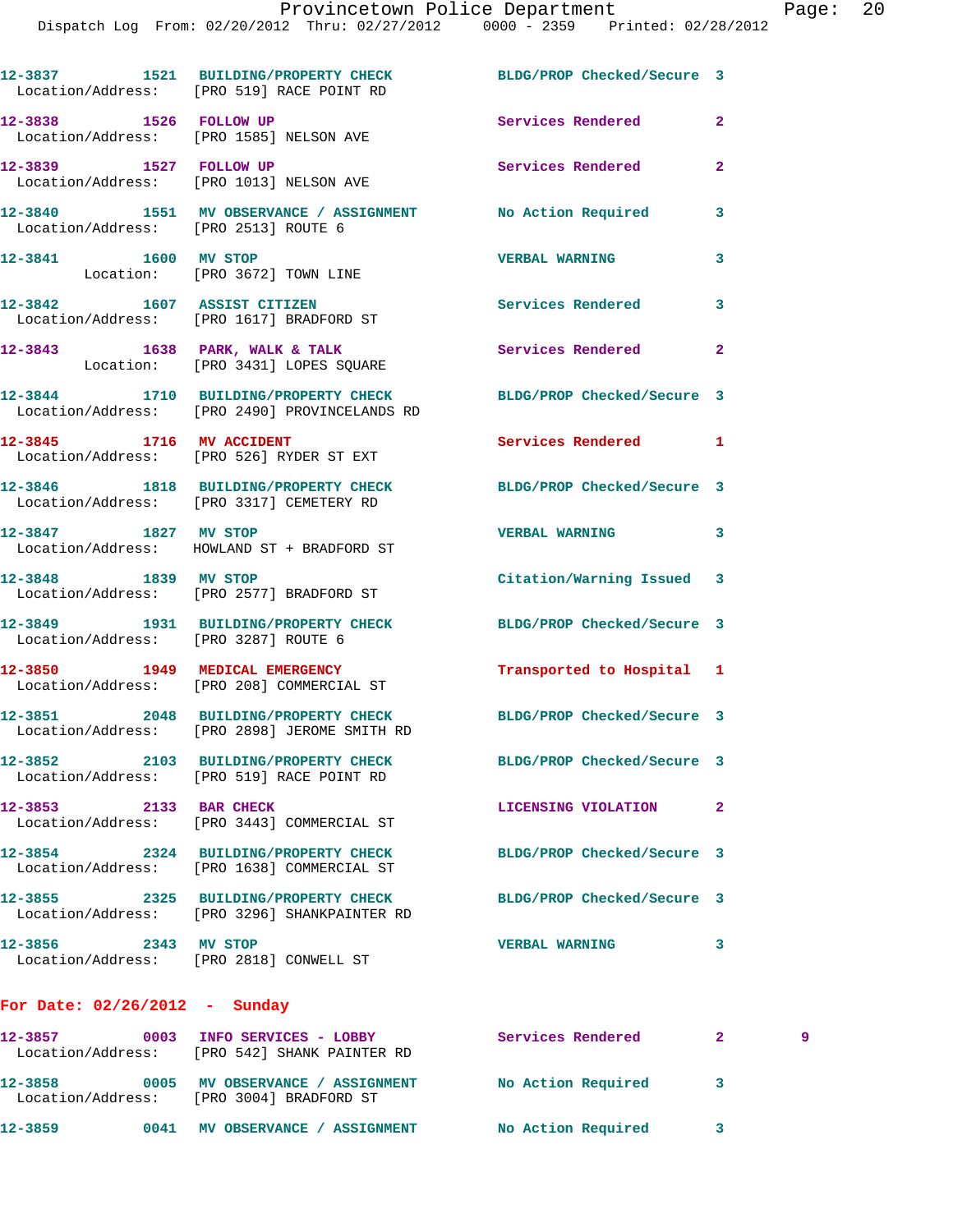|                                                            | Provincetown Police Department<br>Dispatch Log From: 02/20/2012 Thru: 02/27/2012 0000 - 2359 Printed: 02/28/2012 |                            |                         |
|------------------------------------------------------------|------------------------------------------------------------------------------------------------------------------|----------------------------|-------------------------|
|                                                            | Location/Address: [PRO 43] BRADFORD ST                                                                           |                            |                         |
|                                                            | 12-3860 0042 MV OBSERVANCE / ASSIGNMENT No Action Required<br>Location/Address: BRADFORD ST + RYDER ST           |                            | 3                       |
| 12-3861 0056 MV STOP                                       | Location/Address: WEBSTER AVE + BRADFORD ST                                                                      | <b>VERBAL WARNING</b>      | 3                       |
| 12-3862 0113 MV STOP                                       | Location/Address: HIGH POLE HILL + BRADFORD ST                                                                   | Citation/Warning Issued    | 3                       |
|                                                            | 12-3863 0122 BUILDING/PROPERTY CHECK<br>Location/Address: [PRO 2543] MACMILLAN                                   | BLDG/PROP Checked/Secure 3 |                         |
|                                                            | 12-3864 0153 BUILDING/PROPERTY CHECK BLDG/PROP Checked/Secure 3<br>Location/Address: [PRO 539] SHANK PAINTER RD  |                            |                         |
|                                                            | 12-3865 0217 MV OBSERVANCE / ASSIGNMENT No Action Required<br>Location/Address: [PRO 2577] BRADFORD ST           |                            | 3                       |
|                                                            | 12-3866 0228 ASSIST AGENCY / TPD-PBT<br>Location: [PRO 3672] TOWN LINE                                           | Services Rendered          | 3                       |
| Location/Address: [PRO 3287] ROUTE 6                       | 12-3867 0243 BUILDING/PROPERTY CHECK BLDG/PROP Checked/Secure 3                                                  |                            |                         |
|                                                            | 12-3868 0313 MEDICAL EMERGENCY<br>Location/Address: [PRO 3420] JOHNSON ST                                        | PATIENT REFUSAL            | 1                       |
|                                                            | 12-3869 0334 BUILDING/PROPERTY CHECK<br>Location/Address: [PRO 519] RACE POINT RD                                | BLDG/PROP Checked/Secure 3 |                         |
|                                                            | 12-3870 0402 BUILDING/PROPERTY CHECK<br>Location/Address: [PRO 105] COMMERCIAL ST                                | BLDG/PROP Checked/Secure 3 |                         |
|                                                            | 12-3871 0513 BUILDING/PROPERTY CHECK<br>Location/Address: [PRO 444] HIGH POLE HILL                               | BLDG/PROP Checked/Secure 3 |                         |
|                                                            | 12-3872 0712 PARK, WALK & TALK<br>Location/Address: [PRO 3121] COMMERCIAL ST                                     | No Action Required         | $\mathbf{2}$            |
|                                                            | 12-3873 0738 BUILDING/PROPERTY CHECK<br>Location/Address: [PRO 512] PRINCE ST                                    | <b>No Action Required</b>  | $\overline{\mathbf{3}}$ |
|                                                            | 12-3874 0803 ASSIST CITIZEN<br>Location/Address: [PRO 294] COMMERCIAL ST                                         | <b>Services Rendered</b>   | 3                       |
|                                                            | 12-3875 0808 PARK, WALK & TALK<br>Location/Address: [PRO 2845] COMMERCIAL ST                                     | No Action Required         | $\mathbf{2}$            |
| Location/Address: [PRO 3287] ROUTE 6                       | 12-3878 0808 BUILDING/PROPERTY CHECK                                                                             | No Action Required         | 3                       |
|                                                            | 12-3876 0810 BUILDING/PROPERTY CHECK<br>Location/Address: [PRO 444] HIGH POLE                                    | <b>No Action Required</b>  | 3                       |
|                                                            | 12-3877 0828 MEDICAL EMERGENCY<br>Location/Address: [PRO 2227] BRADFORD ST                                       | Services Rendered          | 1                       |
|                                                            | 12-3879 0854 BUILDING/PROPERTY CHECK<br>Location/Address: [PRO 175] COMMERCIAL ST                                | No Action Required         | 3                       |
| 12-3880 0855 DISTURBANCE<br>Location/Address: BAYBERRY AVE |                                                                                                                  | Services Rendered          | 1                       |
|                                                            | 12-3881 0922 BUILDING/PROPERTY CHECK<br>Location/Address: [PRO 564] BAYBERRY                                     | No Action Required         | 3                       |
|                                                            | 12-3882       0942   MV OBSERVANCE / ASSIGNMENT       No Action Required                                         |                            | $\mathbf{3}$            |

Location/Address: HARRY KEMP WAY + BREWSTER ST

Page: 21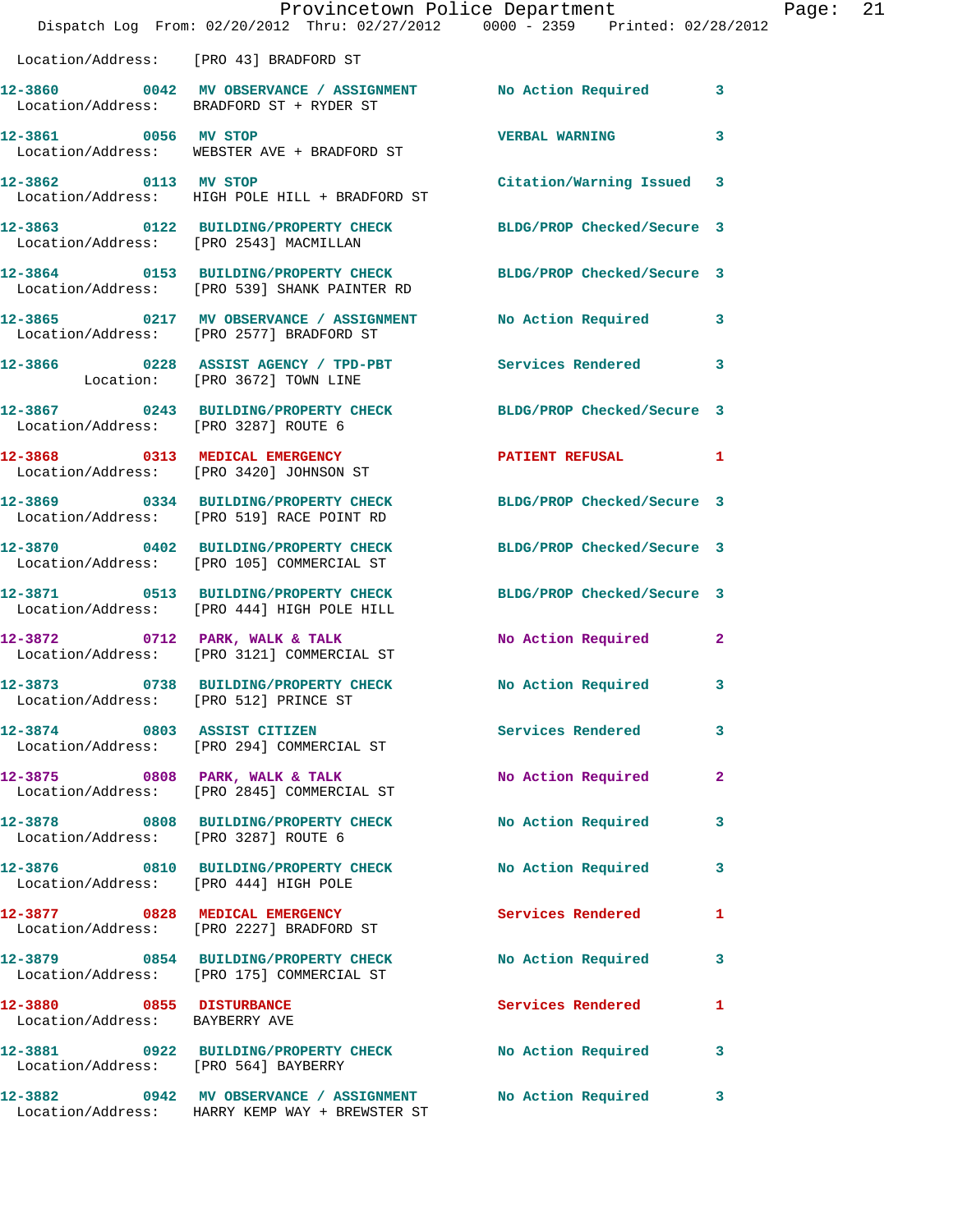|                                                                   | Provincetown Police Department<br>Dispatch Log From: 02/20/2012 Thru: 02/27/2012 0000 - 2359 Printed: 02/28/2012 |                                      | Page: 22                |
|-------------------------------------------------------------------|------------------------------------------------------------------------------------------------------------------|--------------------------------------|-------------------------|
| 12-3883 1010 MV STOP                                              |                                                                                                                  | VERBAL WARNING 3                     |                         |
|                                                                   | Location/Address: BRADFORD ST + HIGH POLE HILL                                                                   |                                      |                         |
|                                                                   | 12-3884 1013 ASSIST CITIZEN<br>Location/Address: [PRO 2087] HARRY KEMP WAY                                       | SPOKEN TO THE STATE OF THE SPOKEN TO | $\overline{\mathbf{3}}$ |
|                                                                   | 12-3885 1025 MV OBSERVANCE / ASSIGNMENT No Action Required 3<br>Location/Address: [PRO 3166] SHANKPAINTER RD     |                                      |                         |
| Location/Address: ROUTE 6                                         | 12-3887 1025 MV OBSERVANCE / ASSIGNMENT No Action Required 3                                                     |                                      |                         |
|                                                                   | 12-3886 1027 BUILDING/PROPERTY CHECK<br>Location/Address: [PRO 519] RACE POINT RD                                | No Action Required 3                 |                         |
|                                                                   | 12-3888 1147 LOST/FOUND PROPERTY Services Rendered 3<br>Location/Address: [PRO 542] SHANK PAINTER RD             |                                      |                         |
|                                                                   | 12-3889 1210 MV OBSERVANCE / ASSIGNMENT No Action Required 3<br>Location/Address: RYDER ST                       |                                      |                         |
|                                                                   | 12-3890 1240 BUILDING/PROPERTY CHECK BLDG/PROP Checked/Secure 3<br>Location/Address: [PRO 444] HIGH POLE HILL    |                                      |                         |
|                                                                   | 12-3891 1253 ESCORT/TRANSPORT<br>Location/Address: [PRO 2521] ROUTE 6                                            | Services Rendered 3                  |                         |
|                                                                   | 12-3892 1314 MV STOP<br>Location/Address: HIGH POLE HILL + BRADFORD ST                                           | <b>VERBAL WARNING</b>                | 3                       |
| Location/Address: SHANKPAINTER RD                                 | 12-3893 1341 MV OBSERVANCE / ASSIGNMENT No Action Required 3                                                     |                                      |                         |
|                                                                   | $12-3894$ 1400 PARK, WALK & TALK<br>Location/Address: COMMERCIAL ST + STANDISH ST                                | No Action Required                   | $\mathbf{2}$            |
| Location/Address: BAYBERRY AVE                                    | 12-3895 1519 FOLLOW UP Services Rendered 2                                                                       |                                      |                         |
| Location/Address: [PRO 571] ALDEN ST                              | 12-3896 1707 BUILDING/PROPERTY CHECK BLDG/PROP Checked/Secure 3                                                  |                                      |                         |
|                                                                   | 12-3897 1710 BUILDING/PROPERTY CHECK<br>Location/Address: [PRO 2898] JEROME SMITH RD                             | BLDG/PROP Checked/Secure 3           |                         |
| Location/Address: [PRO 2521] ROUTE 6                              | 12-3898 1714 MV OBSERVANCE / ASSIGNMENT Services Rendered 3                                                      |                                      |                         |
|                                                                   | 12-3899 1724 BUILDING/PROPERTY CHECK<br>Location/Address: [PRO 175] COMMERCIAL ST                                | BLDG/PROP Checked/Secure 3           |                         |
| 12-3900 1728 MV STOP<br>Location/Address: [PRO 2513] ROUTE 6      |                                                                                                                  | <b>VERBAL WARNING</b>                | $\overline{\mathbf{3}}$ |
|                                                                   | 12-3901 1751 MV OBSERVANCE / ASSIGNMENT BLDG/PROP Checked/Secure 3<br>Location/Address: RYDER ST + BRADFORD ST   |                                      |                         |
| 12-3902 1759 GENERAL INFO                                         |                                                                                                                  | Services Rendered 3                  |                         |
| 12-3903 1811 MV STOP                                              | Location/Address: KENDALL LN + BRADFORD ST                                                                       | <b>VERBAL WARNING</b>                | 3                       |
| Location/Address: [PRO 433] RYDER ST                              | 12-3904 1830 BUILDING/PROPERTY CHECK BLDG/PROP Checked/Secure 3                                                  |                                      |                         |
| 12-3905 1848 MV COMPLAINT<br>Location/Address: [PRO 2521] ROUTE 6 |                                                                                                                  | <b>GONE ON ARRIVAL</b>               | $\mathbf{2}$            |

Location/Address: [PRO 2540] RACE POINT RD

**12-3906 2011 BUILDING/PROPERTY CHECK BLDG/PROP Checked/Secure 3**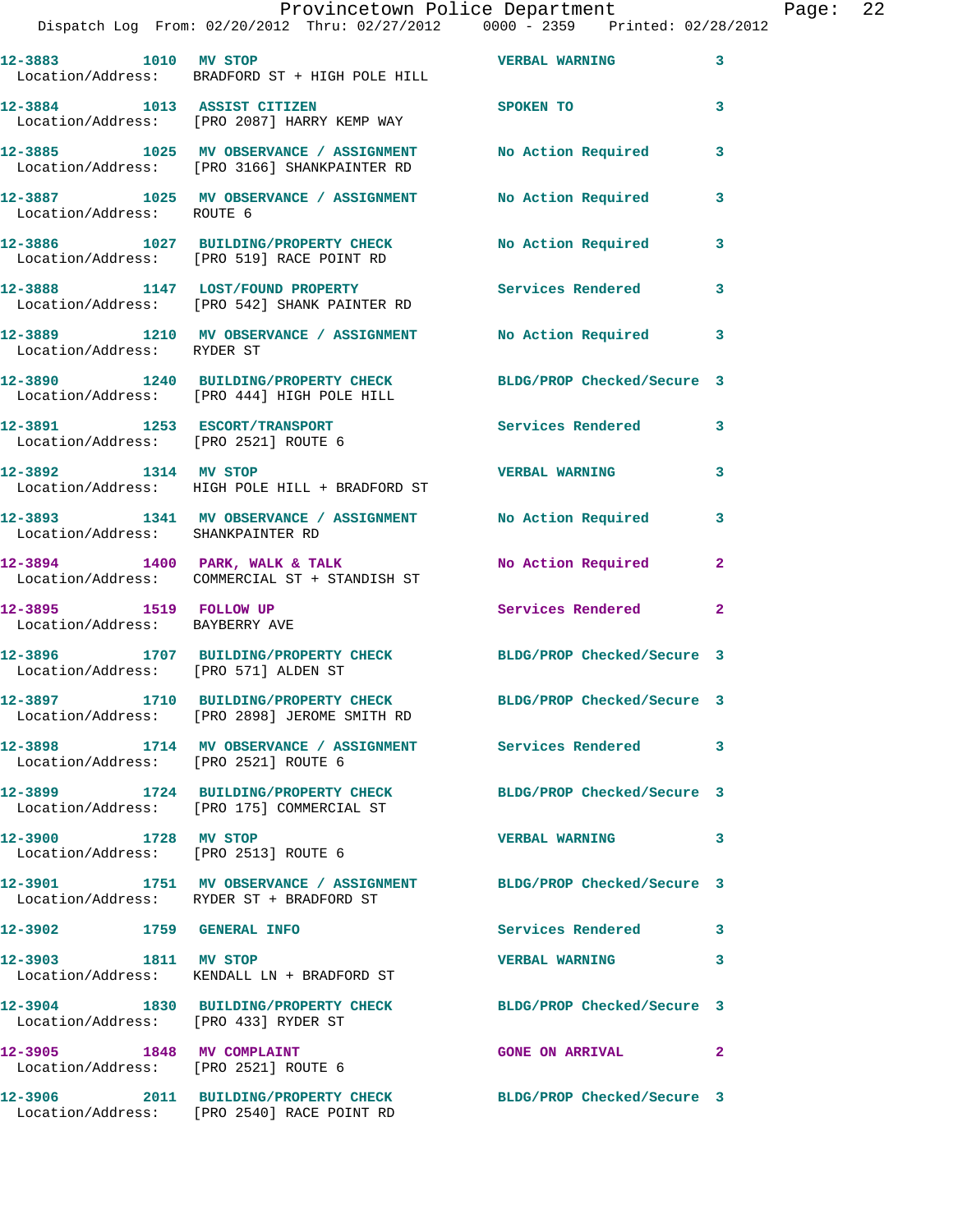|                                                                | Provincetown Police Department<br>Dispatch Log From: 02/20/2012 Thru: 02/27/2012 0000 - 2359 Printed: 02/28/2012 |                            |                |
|----------------------------------------------------------------|------------------------------------------------------------------------------------------------------------------|----------------------------|----------------|
|                                                                | 12-3907 2151 BUILDING/PROPERTY CHECK BLDG/PROP Checked/Secure 3<br>Location/Address: [PRO 306] COMMERCIAL ST     |                            |                |
| Location/Address: SHANKPAINTER RD                              | 12-3908 2227 911 GENERAL/TTY TEST CALL Services Rendered                                                         |                            | 1              |
| Location/Address: [PRO 3259] MACMILLAN                         | 12-3909 2318 BUILDING/PROPERTY CHECK Services Rendered                                                           |                            | 3              |
|                                                                | 12-3910 2324 MV OBSERVANCE / ASSIGNMENT No Action Required<br>Location/Address: [PRO 2577] BRADFORD ST           |                            | 3              |
| Location/Address: BAYBERRY AVE                                 | 12-3911 2337 ASSIST AGENCY / MUTUAL AID Services Rendered                                                        |                            | 3              |
| 12-3912 2343 MV STOP                                           | Location/Address: CENTER ST + BRADFORD ST                                                                        | <b>VERBAL WARNING</b>      | 3              |
|                                                                | 12-3913 2351 BUILDING/PROPERTY CHECK BLDG/PROP Checked/Secure 3<br>Location/Address: [PRO 1780] JOHNSON ST       |                            |                |
|                                                                | 12-3914 2355 BUILDING/PROPERTY CHECK BLDG/PROP Checked/Secure 3<br>Location/Address: [PRO 306] COMMERCIAL ST     |                            |                |
|                                                                | 12-3915 2359 PARK, WALK & TALK<br>Location: DOWN TOWN                                                            | No Action Required         | $\mathbf{2}$   |
| For Date: $02/27/2012$ - Monday                                |                                                                                                                  |                            |                |
|                                                                | 12-3916 0003 BAR CHECK<br>Location/Address: [PRO 2737] COMMERCIAL ST                                             | No Action Required         | $\overline{2}$ |
| 12-3917 0003 MV STOP                                           | Location/Address: [PRO 2043] BRADFORD ST                                                                         | <b>VERBAL WARNING</b>      | 3              |
| 12-3918 0005 BAR CHECK                                         | Location/Address: [PRO 3443] COMMERCIAL ST                                                                       | No Action Required         | $\mathbf{2}$   |
|                                                                | 12-3919 0010 BAR CHECK<br>Location/Address: [PRO 399] COMMERCIAL ST                                              | No Action Required         | 2              |
| 12-3920 0014 BAR CHECK                                         | Location/Address: [PRO 2605] COMMERCIAL ST                                                                       | No Action Required         | 2              |
|                                                                | 12-3921 0015 BUILDING/PROPERTY CHECK Services Rendered<br>Location/Address: [PRO 440] HARRY KEMP WAY             |                            | 3              |
|                                                                | 12-3922 0029 BUILDING/PROPERTY CHECK<br>Location/Address: [PRO 182] COMMERCIAL ST                                | BLDG/PROP Checked/Secure 3 |                |
|                                                                | 12-3923 0030 BUILDING/PROPERTY CHECK BLDG/PROP Checked/Secure 3<br>Location/Address: [PRO 175] COMMERCIAL ST     |                            |                |
| Location/Address: [PRO 484] MASONIC PL                         | 12-3924 0034 BUILDING/PROPERTY CHECK                                                                             | No Action Required         | 3              |
|                                                                | 12-3925 0037 BUILDING/PROPERTY CHECK Services Rendered<br>Location/Address: [PRO 2483] COMMERCIAL ST             |                            | 3              |
| 12-3926 0038 BAR CHECK<br>Location/Address: [PRO 80] CARVER ST |                                                                                                                  | No Action Required         | $\mathbf{2}$   |
|                                                                | 12-3927 0051 MV OBSERVANCE / ASSIGNMENT<br>Location/Address: BRADFORD ST + STANDISH ST                           | <b>Services Rendered</b>   | 3              |
|                                                                | 12-3928   0114 MV OBSERVANCE / ASSIGNMENT   Services Rendered<br>Location/Address: [PRO 2577] BRADFORD ST        |                            | 3              |
| 12-3929 0119 ASSIST CITIZEN                                    |                                                                                                                  | Services Rendered          | 3              |

Location/Address: [PRO 1463] COMMERCIAL ST

Page:  $23$ <br> $22$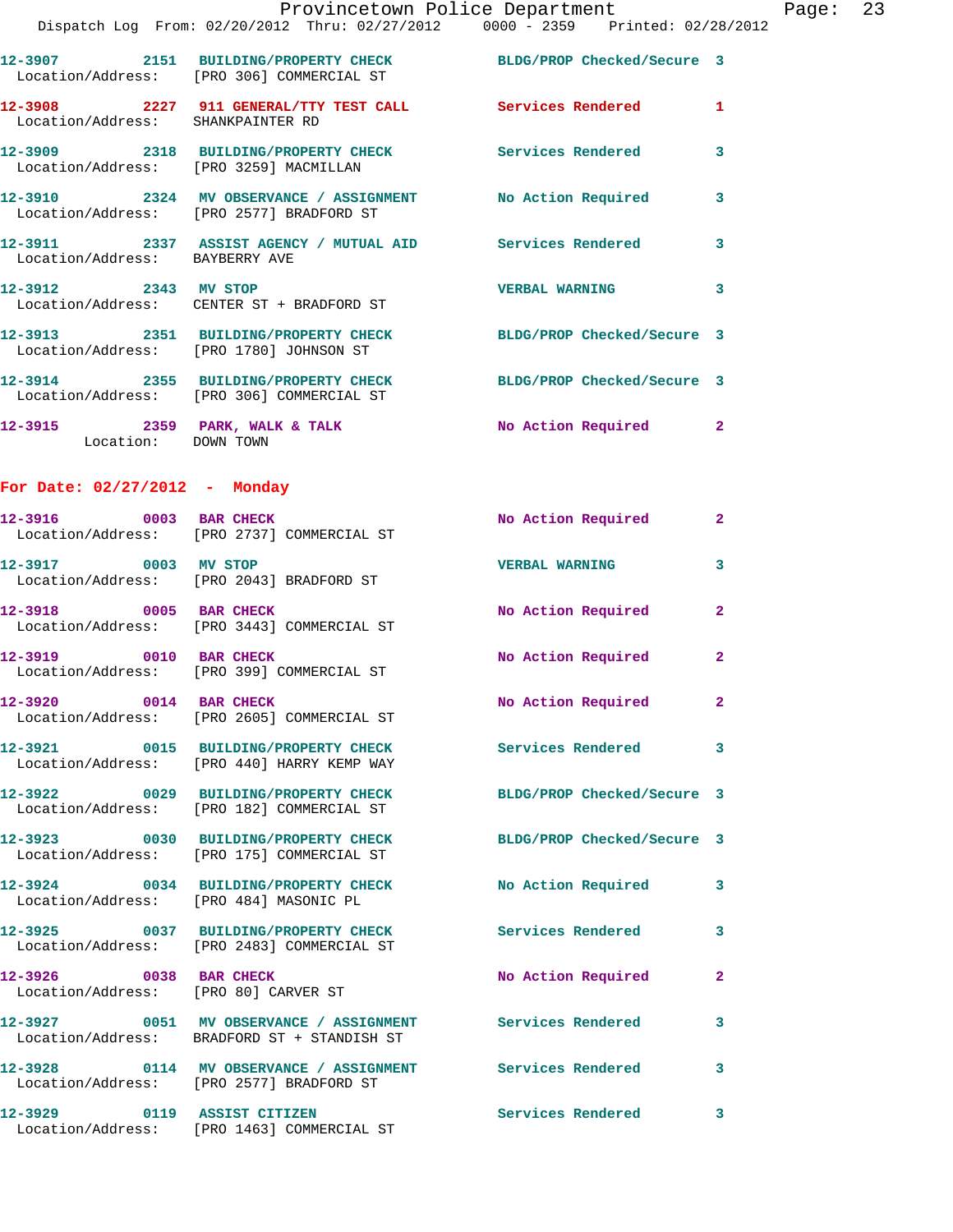|                             | 12-3930 0227 BUILDING/PROPERTY CHECK<br>Location/Address: [PRO 1638] COMMERCIAL ST                             | BLDG/PROP Checked/Secure 3 |                |    |
|-----------------------------|----------------------------------------------------------------------------------------------------------------|----------------------------|----------------|----|
|                             | 12-3931 0229 BUILDING/PROPERTY CHECK Services Rendered 3<br>Location/Address: [PRO 2] ALDEN ST                 |                            |                |    |
|                             | 12-3932 0312 BUILDING/PROPERTY CHECK BLDG/PROP Checked/Secure 3<br>Location/Address: [PRO 3256] COMMERCIAL ST  |                            |                |    |
|                             | 12-3933 0317 BUILDING/PROPERTY CHECK BLDG/PROP Checked/Secure 3<br>Location/Address: [PRO 530] SHANKPAINTER RD |                            |                |    |
|                             | 12-3934 0351 BUILDING/PROPERTY CHECK<br>Location/Address: [PRO 444] HIGH POLE                                  | <b>Services Rendered</b> 3 |                |    |
|                             | 12-3935 0502 BUILDING/PROPERTY CHECK BLDG/PROP Checked/Secure 3<br>Location/Address: [PRO 545] SHANKPAINTER RD |                            |                |    |
|                             | 12-3936 0504 BUILDING/PROPERTY CHECK BLDG/PROP Checked/Secure 3<br>Location/Address: [PRO 2494] BRADFORD ST    |                            |                |    |
|                             | 12-3937 0526 MV DAMAGE<br>Location/Address: [PRO 363] COMMERCIAL ST                                            | No Action Required         | $\mathbf{2}$   |    |
|                             | 12-3938 0535 BUILDING/PROPERTY CHECK Services Rendered<br>Location/Address: [PRO 1778] SHANKPAINTER RD         |                            | 3              |    |
|                             | 12-3940 0542 PARK, WALK & TALK<br>Location/Address: [PRO 539] SHANKPAINTER RD                                  | Services Rendered          | $\mathbf{2}$   |    |
| 12-3939 0543 MV STOP        | Location/Address: ROUTE 6 + CONWELL ST                                                                         | <b>VERBAL WARNING</b>      | 3              |    |
|                             | 12-3941 0550 MV OBSERVANCE / ASSIGNMENT Services Rendered<br>Location/Address: ROUTE 6 + SNAIL RD              |                            | 3              |    |
|                             | 12-3942 0552 MV OBSERVANCE / ASSIGNMENT Services Rendered<br>Location/Address: SNAIL RD + ROUTE 6              |                            | 3              | 1  |
|                             | 12-3943 0558 MV OBSERVANCE / ASSIGNMENT Services Rendered<br>Location/Address: [PRO 3338] SHANKPAINTER RD      |                            | $\mathbf{3}$   |    |
| 12-3944 0559 911 GENERAL    | Location/Address: [PRO 542] SHANK PAINTER RD                                                                   | <b>No Action Required</b>  | 1              |    |
|                             | 12-3945 0601 INFO SERVICES - LOBBY<br>Location/Address: [PRO 542] SHANK PAINTER RD                             | Services Rendered          | $\mathbf{2}$   | 18 |
|                             | 12-3946 0709 PARK, WALK & TALK NO Action Required<br>Location/Address: [PRO 3121] COMMERCIAL ST                |                            | $\overline{a}$ |    |
| 12-3947 0720 GENERAL INFO   |                                                                                                                | <b>Services Rendered</b>   | 3              |    |
|                             | 12-3948 0735 BUILDING/PROPERTY CHECK No Action Required<br>Location/Address: [PRO 564] BAYBERRY                |                            | 3              |    |
|                             | 12-3950 0739 BUILDING/PROPERTY CHECK<br>Location/Address: [PRO 3163] WINTHROP ST                               | No Action Required         | 3              |    |
| Location/Address: ROUTE 6   | 12-3951 0742 MV OBSERVANCE / ASSIGNMENT Services Rendered                                                      |                            | 3              |    |
|                             | 12-3957 0742 BUILDING/PROPERTY CHECK No Action Required<br>Location/Address: [PRO 3287] ROUTE 6                |                            | 3              |    |
| $12-3952$ 0744 ALARM - FIRE | Location/Address: [PRO 3671] COMMERCIAL ST                                                                     | Services Rendered          | 1              |    |
| 12-3953 0749 MV STOP        |                                                                                                                | <b>VERBAL WARNING</b>      | 3              |    |

Location/Address: [PRO 521] ROUTE 6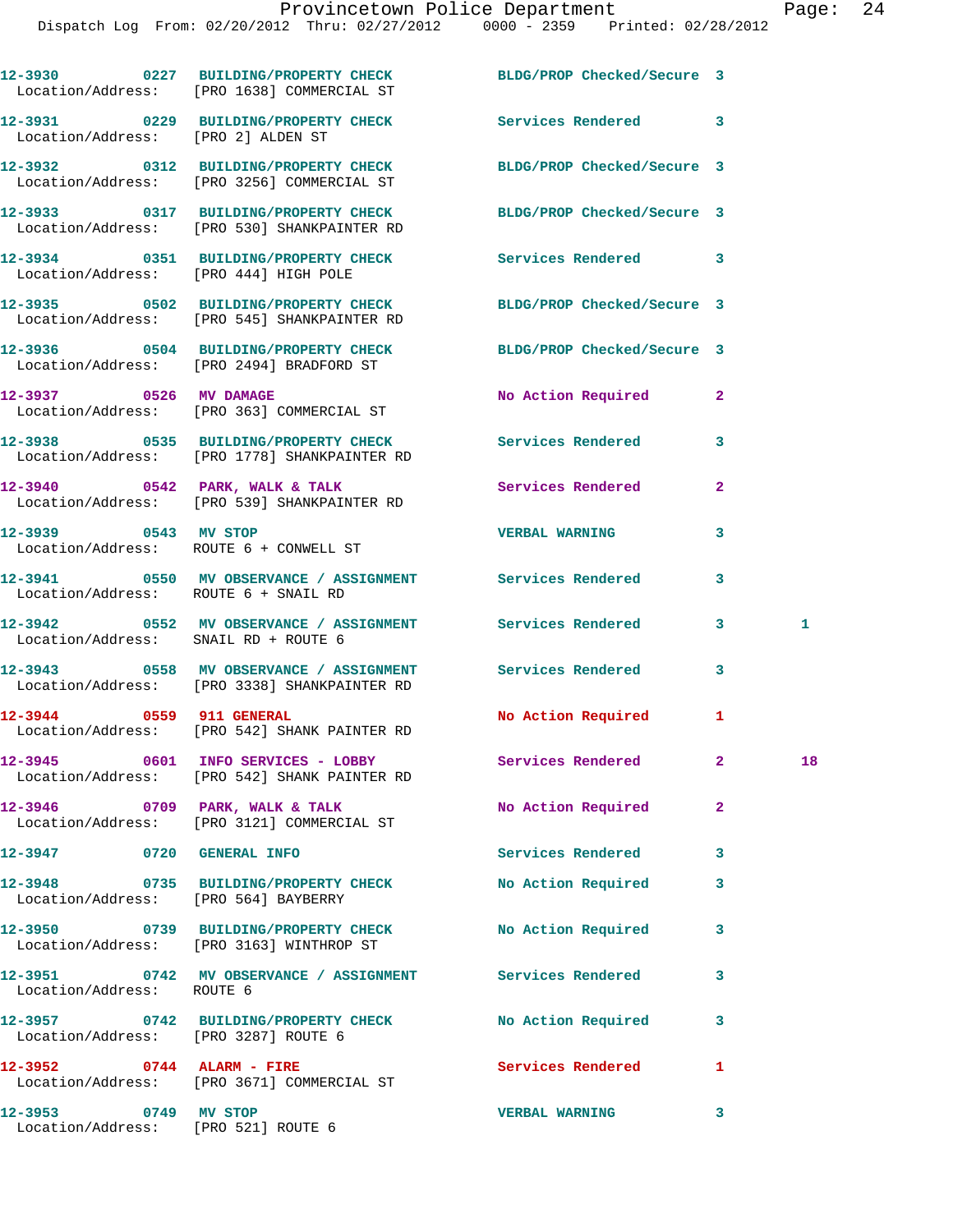| 12-3954 0755 MV STOP<br>Location/Address: [PRO 2479] ROUTE 6          |                                                                                                                | No Action Required 3      |                |
|-----------------------------------------------------------------------|----------------------------------------------------------------------------------------------------------------|---------------------------|----------------|
| 12-3955 0758 MV STOP<br>Location/Address: JEROME SMITH RD             |                                                                                                                | <b>VERBAL WARNING</b>     | 3              |
|                                                                       | 12-3956 6 0802 MV OBSERVANCE / ASSIGNMENT No Action Required<br>Location/Address: HARRY KEMP WAY + BREWSTER ST |                           | 3              |
|                                                                       | 12-3958 0834 MV OBSERVANCE / ASSIGNMENT No Action Required<br>Location/Address: JEROME SMITH RD                |                           | 3              |
|                                                                       | 12-3959 0846 BUILDING/PROPERTY CHECK<br>Location/Address: [PRO 3289] COMMERCIAL ST                             | <b>No Action Required</b> | 3              |
|                                                                       | 12-3965 0846 BUILDING/PROPERTY CHECK<br>Location/Address: [PRO 1638] COMMERCIAL ST                             | No Action Required        | 3              |
| 12-3960 0905 911 GENERAL                                              | Location/Address: [PRO 2008] GARFIELD ST                                                                       | <b>Services Rendered</b>  | 1              |
|                                                                       | 12-3961 0926 MV OBSERVANCE / ASSIGNMENT No Action Required<br>Location/Address: SHANKPAINTER RD + PROVINCE RD  |                           | 3              |
|                                                                       | 12-3962 0933 FUNERAL ESCORT<br>Location/Address: [PRO 1645] HARRY KEMP WAY                                     | <b>Services Rendered</b>  | 3              |
| 12-3963 0949 PARK, WALK & TALK<br>Location/Address: HARRY KEMP WAY    |                                                                                                                | Services Rendered         | $\overline{2}$ |
| 12-3964 1032 ANIMAL CALL<br>Location/Address: [PRO 1369] COURT ST     |                                                                                                                | Services Rendered         | $\overline{2}$ |
|                                                                       | 12-3966 1107 MV OBSERVANCE / ASSIGNMENT No Action Required<br>Location/Address: BRADFORD ST + STANDISH AVE     |                           | 3              |
|                                                                       | 12-3967 1108 ASSIST AGENCY / MUTUAL AID Services Rendered<br>Location/Address: BRADFORD ST + BAKER AVE         |                           | 3              |
| 12-3968 1120 ASSIST CITIZEN<br>Location/Address: [PRO 43] BRADFORD ST |                                                                                                                | Services Rendered         | 3              |
| 12-3969 1128 MV STOP<br>Location/Address: RACE POINT RD               |                                                                                                                | <b>VERBAL WARNING</b>     | 3              |
| 12-3970 1134 ASSIST CITIZEN                                           | Location/Address: [PRO 542] SHANK PAINTER RD                                                                   | Services Rendered         | 3              |
| Location/Address: [PRO 444] HIGH POLE                                 | 12-3971 1144 BUILDING/PROPERTY CHECK                                                                           | No Action Required        | 3              |
| Location/Address: [PRO 2543] MACMILLAN                                | 12-3972 1229 BUILDING/PROPERTY CHECK                                                                           | No Action Required        | 3              |
| Location/Address: ROUTE 6                                             | 12-3973 1302 MV OBSERVANCE / ASSIGNMENT No Action Required                                                     |                           | 3              |
|                                                                       | 12-3974 1332 PARK, WALK & TALK<br>Location/Address: [PRO 595] BRADFORD ST                                      | No Action Required        | $\mathbf{2}$   |
| 12-3976 1515 COMPLAINT<br>Location/Address: [PRO 2521] ROUTE 6        |                                                                                                                | Services Rendered         | 3              |
| Location/Address: [PRO 2513] ROUTE 6                                  | 12-3977 1546 MV OBSERVANCE / ASSIGNMENT No Action Required                                                     |                           | 3              |
| Location/Address: SHANKPAINTER RD                                     | 12-3978 1550 COMPLAINT/SPEAK W OFFICER Services Rendered                                                       |                           | 3              |
| 12-3979                                                               | 1604 ALARM - GENERAL                                                                                           | Services Rendered 1       |                |